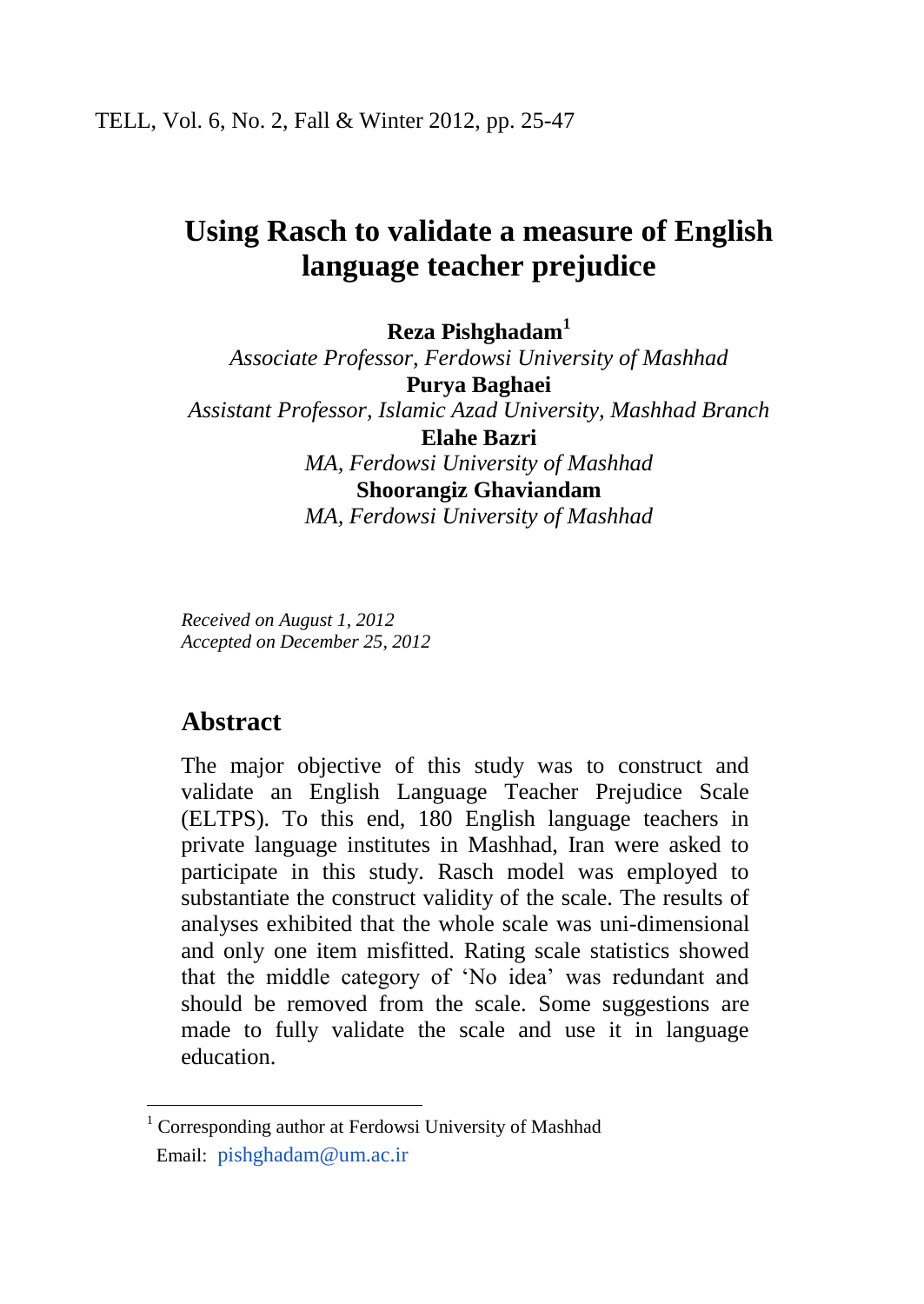Validating a measure of English language teacher prejudice

**Keywords:** teacher prejudice, English language, validation, Rasch analysis

# **1. Introduction**

Being a multi-faceted profession, teaching deals with different personal, social, educational, and cognitive aspects. During the last decades, the cognitive aspect has been the center of attention in teaching education (Moini, 2009). Mentality of teachers serves a central role in developing students` learning process. In fact, "the beliefs, intentions, and personalities of all teachers play a more significant role in the success or failure of individual students than the curriculum, materials, class size, and so forth" (Obidah & Teel, 2001, p. 107; cited in Pang, 2002). A spate of research has been done in order to offer a better understanding of these constructs in English language teaching (e.g. Moini, 2009; Pishghadam, Askarzadeh Torghabeh, & Navari, 2009).

One of the major constructs of teacher cognition which can affect the teaching process is teacher prejudice. Prejudice is considered to be "a negative judgment or opinion formed about a group without knowledge of the facts" (Kreidler, 1997, p. 265). Like every person, language teachers form prejudices and biases in their mind, bringing them into classroom consciously or unconsciously. Consequently, their biases affect the success of their students. As Pang (2002) suggests teacher prejudice is one of the most challenging issues to tackle in teacher education.

To our knowledge, this construct has been widely ignored in language education. Therefore, due to the paucity of research in this area, this study was built on understanding the nature of prejudice among English language teachers. To this end, we attempted to construct a valid measure to scrutinize the kinds of prejudices and biases surrounding English language teachers.

# **2. Literature Review**

As already mentioned, teacher prejudice is part of teacher cognition. Teacher cognition deals with "what teachers think, know, and believe" (p. 1), and consequently its main focus is the mental lives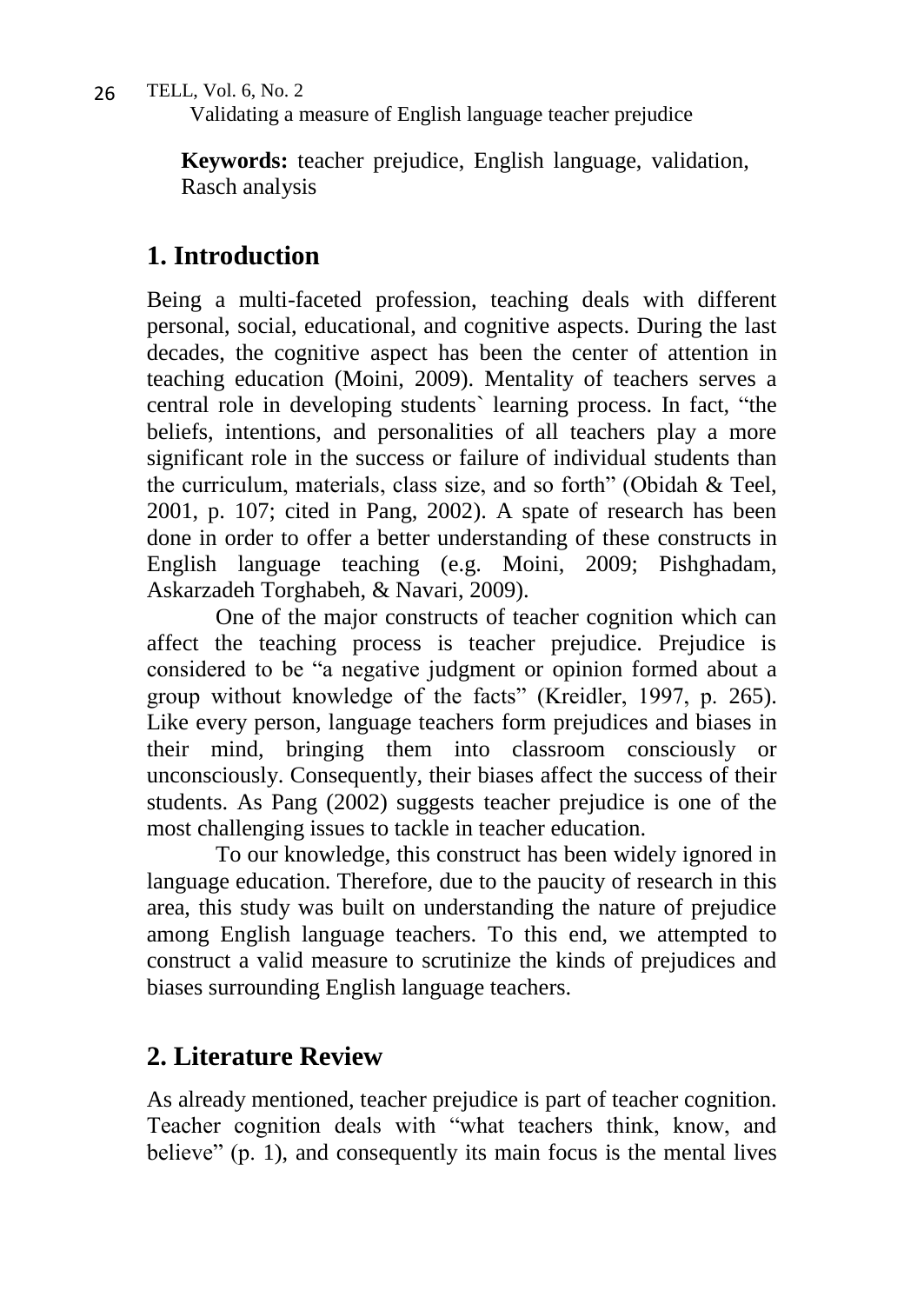of teachers (Borg, 2001). The practice of language teachers can be considered as a complex interplay between their cognition, methodology, and the context in which they teach (Borg, 2006). Teacher cognition has considerable influence on the way they teach which has important interaction with their practice.

One important part of teachers' cognition is beliefs. Beliefs play a considerable role in many aspects of teaching. Teachers' belief is referred to as "teachers' pedagogic beliefs or those beliefs of relevance to an individual's teaching" (Borg, 2001, p. 187). Many studies suggest that teachers' beliefs and values are essential in their practice (e.g. Evrim, Göçek, & Enisa, 2009; Fang, 1996; Hall, 2005; Stipek, Givvin, Salmon, & MacGyvers, 2001). The belief system of teachers form the basis of activities they do during teaching (Moini, 2009). Apart from how knowledgeable teachers are, the governing force of their action in the class in large part is their belief rather than the amount of knowledge they have (Hall, 2005). Teachers' belief also may influence their attitude towards the teaching and learning process.

Kagan (1992) discussed that not only a teacher's personal knowledge, but also their professional knowledge might be considered as beliefs; In fact, the majority of English teachers have particular predetermined beliefs in order to approach English teaching in the best way. As demonstrated by several researchers (Johnson, 1992; Richards & Lockhart, 1996; Smith, 1996), teachers are often affected by their previous educational experiences, cultural backgrounds, and social interaction, which might substantially influence their English language teaching (Liao, 2007). He maintained that, since every English language teacher has their unique sets of beliefs towards language teaching, these beliefs are mostly considered to play an important role in their teaching practices. In the same vein, Kagan (1992) referred to beliefs as personal knowledge, stating that beliefs are the major components of teachers' professional knowledge. Flores (2001) also demonstrated that prior experiences have a considerable impact on teachers' beliefs.

Another important factor that is highly influential in the description of teachers' cognition is their biases and prejudices. Prejudices can be "part of our thinking process" (Woolfolk, Winne, & Perry, 2003, p. 170). Valencia (1997) and Solorzano (1997)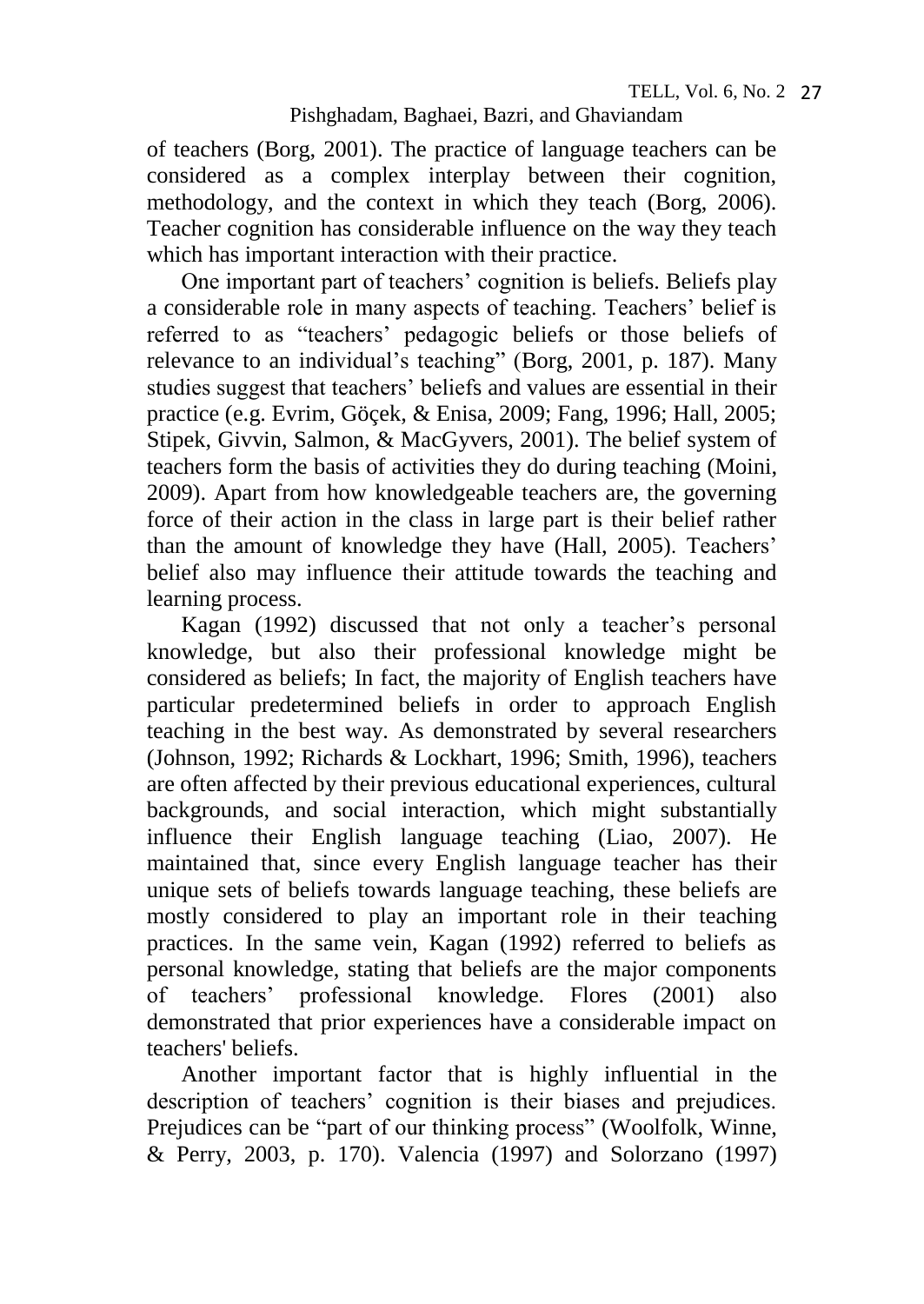Validating a measure of English language teacher prejudice

explain that "teachers' deficit thinking causes them to make biased judgments of students' intelligence, ability, and behavior" (cited in Cooper, 2003, p. 103). Teachers' biased ideas about learning and teaching can have serious impact on students. Most studies done about teacher's prejudice relate this notion to a sociological basis mostly about the effect of teachers' biased ideas against ethnic and racial minorities (e.g., Adler, 2011; Cooper, 2003; Thijs, Westhof, & Koomen, in press; van den Bergh, Denessen, Hornstra, Voeten, & Holland, 2010). All of these studies have focused on teacher prejudice in general education.

# **3. Purpose of the Study**

Granted the fact that teacher prejudice is of vital importance in learning and teaching processes, delving more closely into this construct is required. To our knowledge, in the realm of English language teaching, there seems to be no research done to take teacher prejudice into account. In this regard, one of the major elements which can pave the way for other researchers to channel their studies into this area is designing a valid scale of teacher prejudice. Therefore, in this study we intend to construct a valid questionnaire for examining this construct.

# **4. Methodology**

## **4.1 Participants**

To collect the required data, the questionnaire was distributed among English language teachers, teaching English in different private language institutes in Mashhad, a city in Iran. The total number of participants was 180 EFL (English as a Foreign Language) teachers. They were both male (30 %) and female (70%), whose age ranged between 20-58 years. The number of respondents holding bachelor's degree and master's degree were equal (B.A.: 88; M.A.: 88), and only two held a PhD degree. With regard to their major, 85 had a degree in English language teaching, 33 majored in English literature, 37 were educated in the field of translation, and 18 majored in other fields of study. In Iran,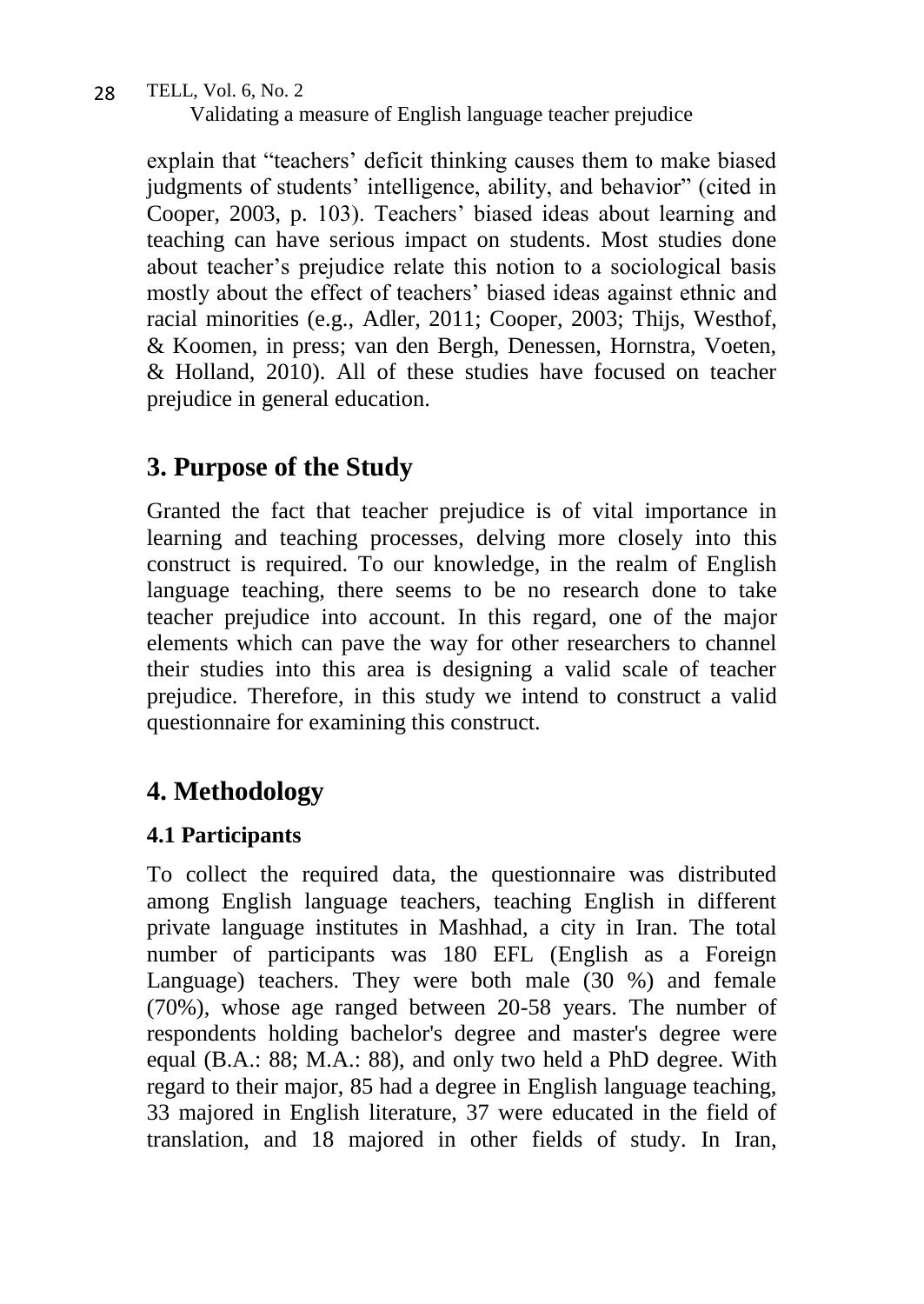everybody who is highly proficient in English is allowed to teach it in private language institutes. As to their teaching experiences, all participants had at least a minimum of 1 and maximum of 40 years of teaching experience. The average of teaching experience was 8 years.

## **4.2 Scale Development**

The present study involved the designing and administration of a questionnaire for English language teacher prejudice. A checklist of factors of teachers' prejudices was provided based on the guidelines laid down by the experts in the field (e.g. Fang, 1996; Pishghadam & Saboori, 2011). The checklist includes factors such as teachers' biases towards learners' accent, western culture, learners' fluency, participation, and mistakes. Consultations were held by the experts in the field of foreign language learning and teaching to ensure about the plausibility of the factors. Then, based on the checklist, for each factor about 4 or 5 items were developed as a Likert-type scale. The scale comprised a set of 32 items. Following this stage, to remove the ambiguities in the items, two experienced teachers were asked to read and think aloud their opinions concerning each individual item. The items were revised based on their comments, and then 6 English teachers similar to the target group were asked to answer the questionnaire to make sure the items were not ambiguous or unclear. By applying the comments gained in the piloting stage, items were revised and 3 items were dropped. Ultimately, 29 items remained for further analyses (see Appendix). The revised version of the scale was administered to EFL teachers in different private language institutes.

## **4.3 The Measurement Model**

The Rasch rating scale mode (RSM; Andrich, 1978) was employed as the appropriate measurement model to analyze the ploytomous data obtained from Likert-type response categories in this study. In contrast to classical test theory, the Rasch model relies on some probabilistic assumptions to scale persons and items and evaluate the psychometric properties of measurement instruments. The Rasch model transforms ordinal person and item raw scores to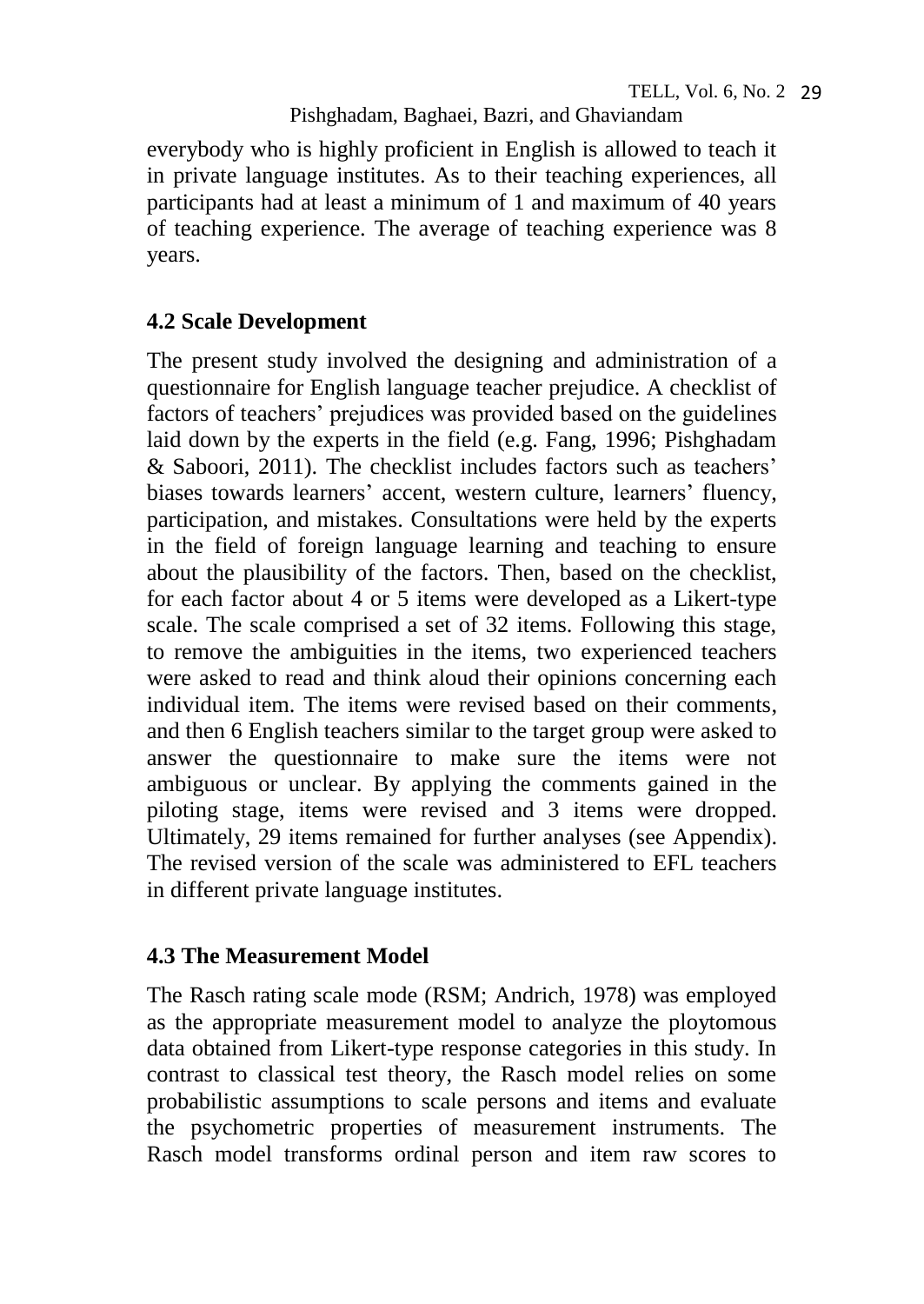#### TELL, Vol. 6, No. 2 Validating a measure of English language teacher prejudice 30

interval measures which can be located on the same metric. Examining the distributions of person and item locations on the logit scale indicates the extent to which the test is relevant for the sample. If the data fit the Rasch measurement model, the item and person parameter estimates do not depend on the specific sample of persons or items used for scaling. The other appealing property of the Rasch model is that, unlike 2-PL and 3-PL, no assumptions as regards the normality of the distribution of person traits need to be made. Primarily for these reasons the Rasch model was used in the present study to evaluate the psychometric properties of the English teacher prejudice scale. The Rasch rating scale model is formally expressed as follows:

$$
P(X_{ni} = x) = \frac{\exp \sum_{k=0}^{x} [\Theta_n - (\delta_{i+\tau_k})]}{\sum_{k=0}^{m} \exp \sum_{k=0}^{x} [\beta_n - (\delta_{i+\tau_k})]}
$$
  

$$
x = 0, 1, ..., m
$$

where  $P(X_{ni} = x)$  is the probability that person n will be observed in rating scale category  $x$  on item  $i$ , which has  $m+1$  rating scale categories,  $\theta_n$  is the persons location on the trait continuum,  $\delta_i$  is the item's difficulty (endorsability) and  $\tau_k$  is the threshold parameter.

The parameters of the model were estimated by WINSTEPS Rasch program (Linacre, 2009) in which joint maximum likelihood estimation is implemented. The respondents' estimates indicate their levels of prejudice. The item calibrations refer to the difficulty of endorsing the items as descriptions of the respondents' prejudiced behavior in the classroom.

# **5. Results**

Participants endorsed their levels of agreeability/disagreeability on a 5-point Likert scale. Some of the items had to be reverse-scored so that higher scores show higher levels of prejudice. Initial analysis of the data with the rating scale model showed that only Item 7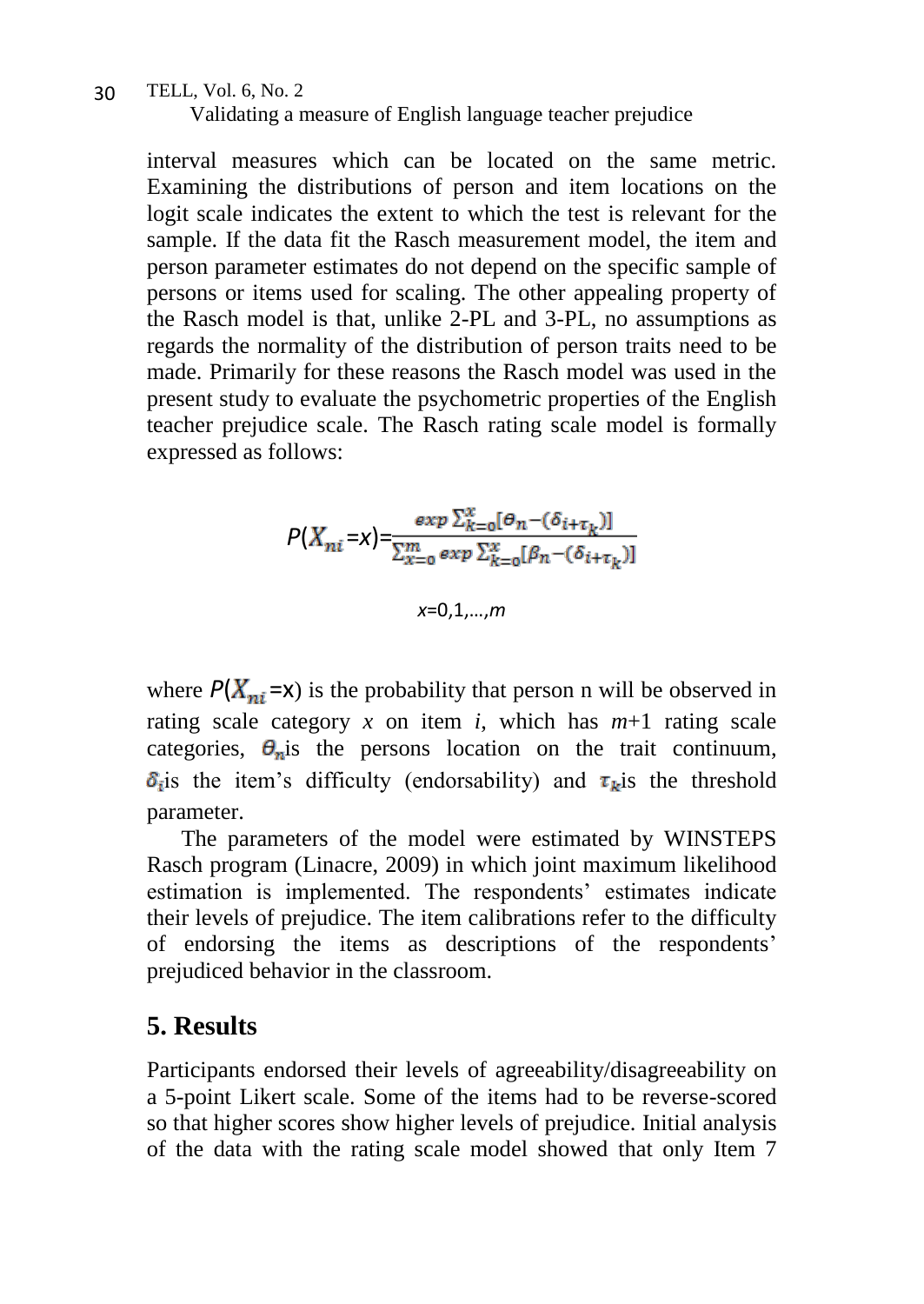misfits the Rasch model. This item reads "I ignore students who speak Persian in class discussions". The analysis yielded a reliability of .74, a person separation of 1.70 and an item separation of 6.47. Item measures ranged from -.90 (If more proficient students keep silent in class discussions I do not insist them to speak.) to 1.25 logits (I prefer both fluent and non-fluent students to take part in class discussions equally). The *root mean square error* (RMSE) for items was 0.08 and for persons is 0.20 which indicate quite precise measurement.

### **5.1 Rating Scale Diagnostics**

Table 1 shows category statistics for each response option. 'Count' indicates how many respondents chose a particular category, summed across all items. "Irregularity in observation frequency across categories may signal aberrant category usage. A uniform distribution of observations across categories is optimal for step calibration. Other substantively meaningful distributions include uni-modal distributions peaking in central or extreme categories, and bimodal distributions peaking in extreme categories" (Linacre, 1999, p. 110). The table shows that the distribution of observations for categories is bimodal with peaks at Categories 2 and 4, which is an instance of irregular observation distribution.

'Average Measure' is the mean of the trait estimates (in logits) for all persons who chose the corresponding category. For example, the average of the trait estimates of those who chose category 1 on any item in the scale is  $-.86$  (Bond & Fox, 2007). These values should monotonically increase to indicate that those with higher trait estimates choose the higher categories and vice versa (Bond & Fox, 2007). As Table 1 shows average measures are monotonically increasing for the categories in our data.

|     | Category   Count   Average   Infit |                       | Threshold |
|-----|------------------------------------|-----------------------|-----------|
|     |                                    | Measure   Mean square |           |
| 729 | -.86                               | .99                   | None      |

**Table 1:** Rating scale statistics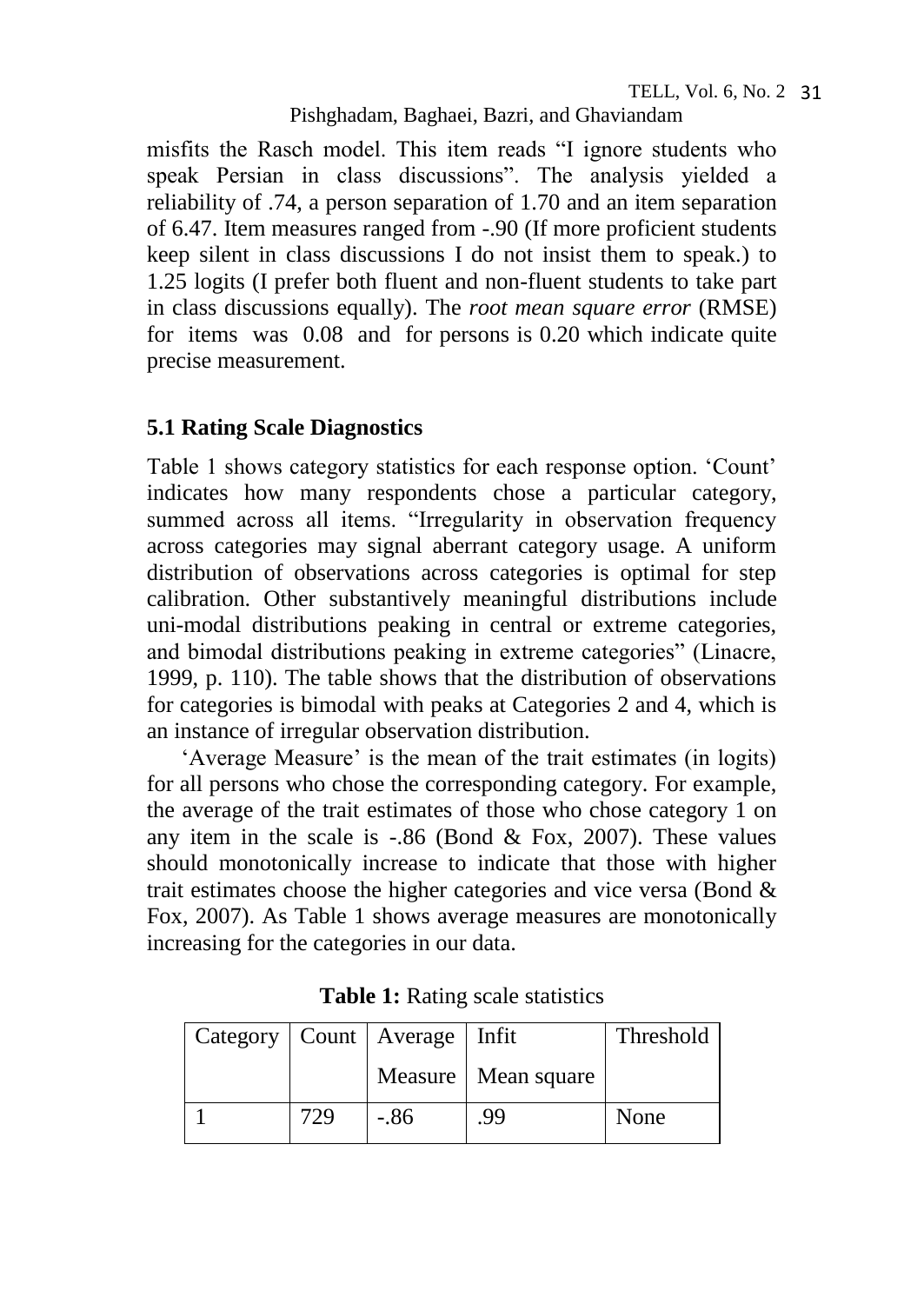|              | 2096 | $-.43$ | .97  | $-1.69$ |
|--------------|------|--------|------|---------|
| $\mathbf{c}$ | 612  | $-.12$ | 1.00 | .84     |
|              | 1370 | .10    | 1.01 | $-.82$  |
|              | 358  | .31    | 1.04 | 1.57    |

Validating a measure of English language teacher prejudice

For Likert scales, infit mean squares greater than 1.40 indicate that the category was used in an unexpected way and there is unexplained randomness in the observations. Mean squares less than .60 indicate over-predictability in the data (Bond & Fox, 2007). Table 1 shows that infit mean squares are close to their perfect value, i.e., 1 in these data.

Rating scales imply that as the level of the latent trait increases in respondents a progression should be observed in the categories of the rating scale. Each category of the rating scale is expected to be most probable (to be chosen) for a certain group of respondents; persons higher on the trait continuum are expected to choose higher categories and vice versa.

Thresholds are estimated difficulties of observing one response category over the category below. They show how difficult it is to observe each category. They are the points on the rating scale where the probability of being observed in a category and the category below is equal. For example, it is equally probable for a person with a trait estimate of -1.69, on average, to endorse categories1 and 2 on all items. If the trait estimate is lower than - 1.69 the probability of observing category 1 increases and if it is greater than -1.69 the probability of observing category 2 increases. The first category has no lower category so there is no measure for that. We expect threshold estimates to increase with category values.

Table 1 displays that the thresholds for categories 3 and 4 are disordered. This has happened because of the irregularity in the distribution of observations (Linacre, 1999). Disordering in threshold estimates, i.e., thresholds which do not advance with category values indicate that the category is rarely endorsed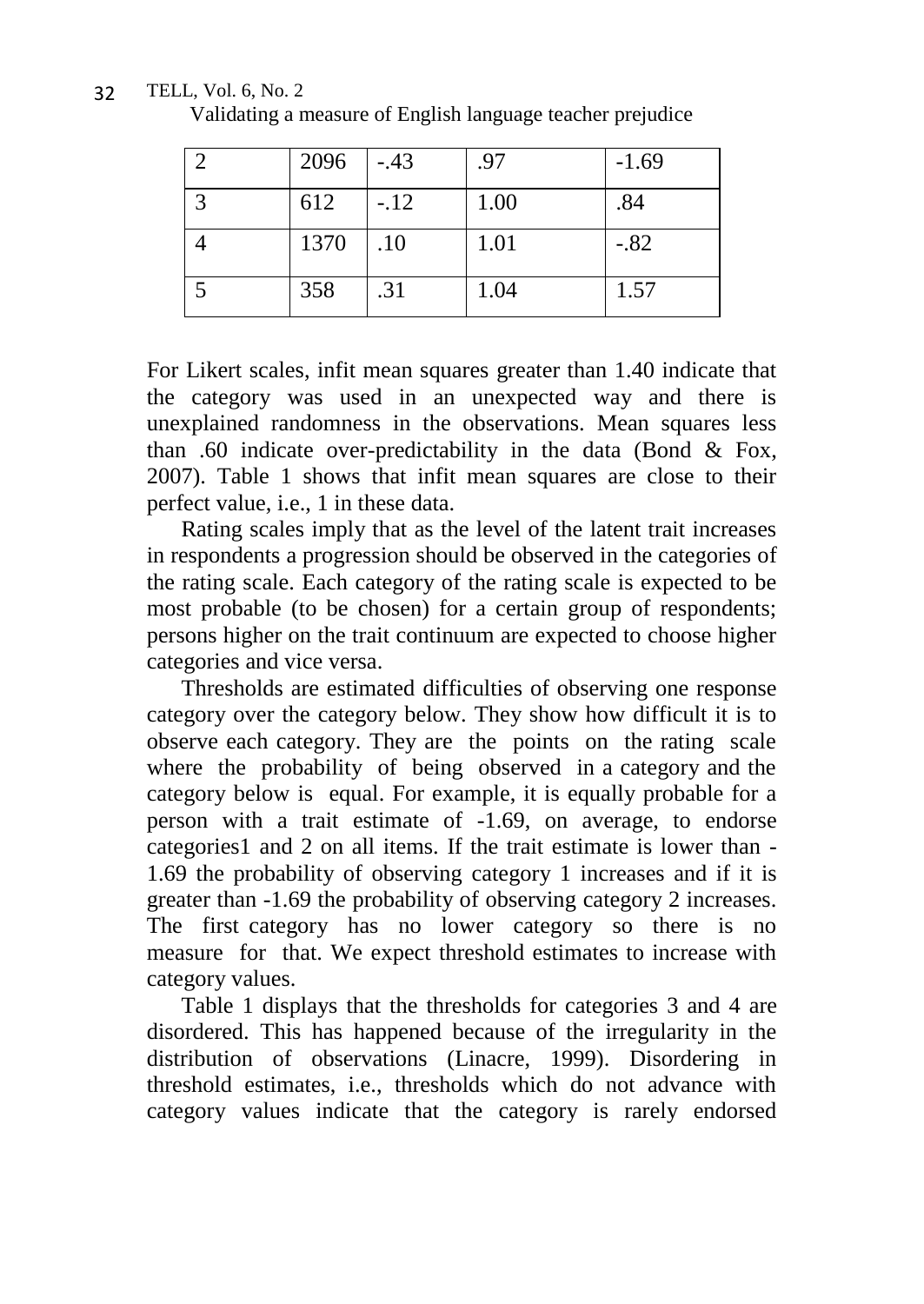and has a narrow interval on the variable or the "concept is poorly defined in the minds of respondents" (Linacre, 1999, p. 114).



**Figure 1**: Probability curves for the 5-point category scale

Figure 1 shows that the probability curve for category 3 is flat. Each category should have a peak to show that each is the most probable response for some regions of the scale. Category 3 is redundant and does not define a specific section of the trait continuum. Thresholds are in fact intersections of rating scale categories.

**Table 2:** Rating scale statistics after collapsing categories

| Category   Count   Average |      |         | Infit       | Threshold |  |
|----------------------------|------|---------|-------------|-----------|--|
|                            |      | Measure | Mean square |           |  |
|                            | 729  | $-78$   | .96         | None      |  |
|                            | 2096 | $-0.39$ | 1.00        | $-1.89$   |  |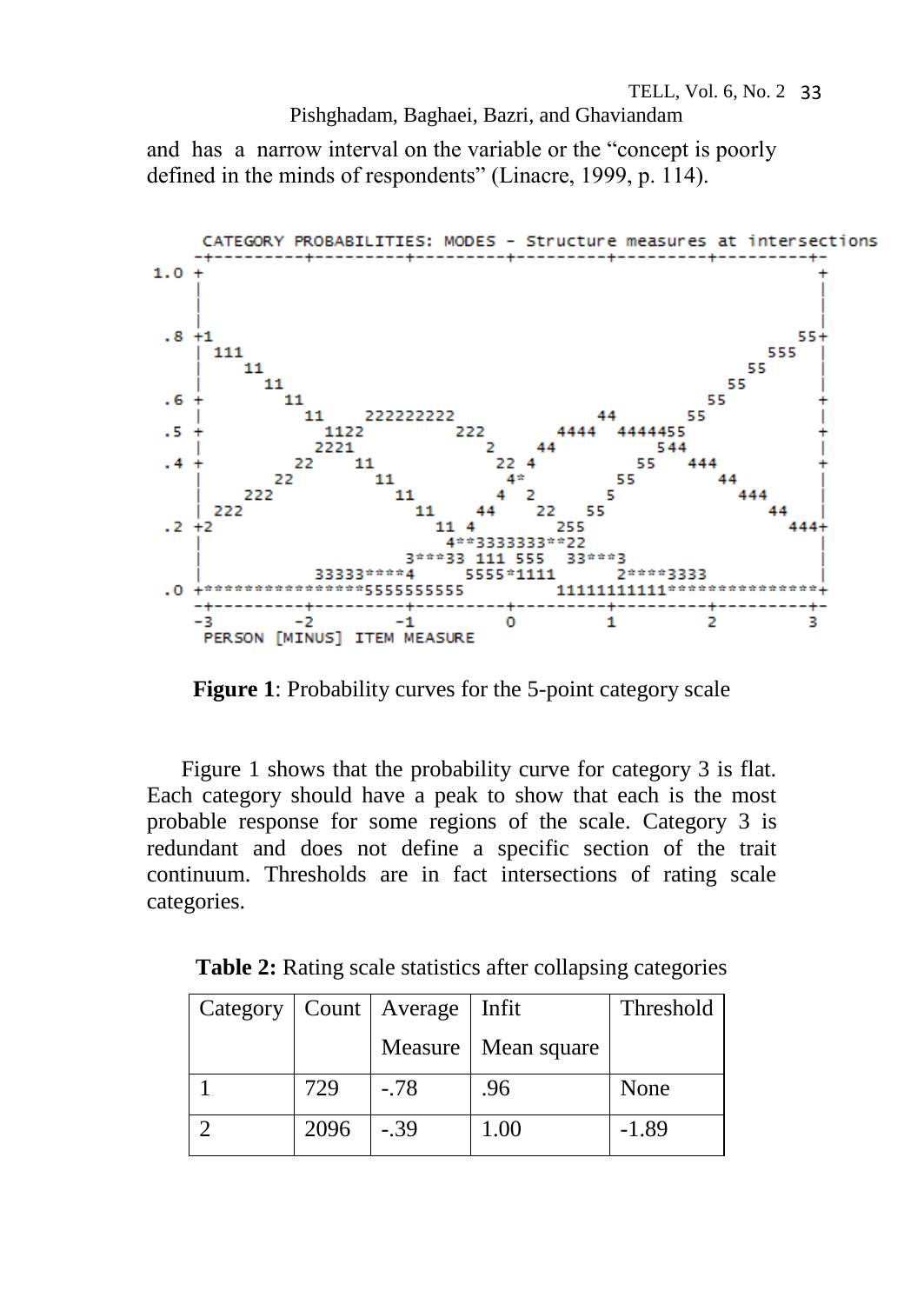TELL, Vol. 6, No. 2 34

Validating a measure of English language teacher prejudice

| 1982 |     | 1.02 | $-.15$ |
|------|-----|------|--------|
| 358  | .26 | 1.04 | 2.04   |

In order to remedy the disordered threshold problem the variable was re-categorized. Category 3 was collapsed down, i.e., categories 3 and 4 were both scored three (12334) and the data were reanalyzed. Table 2 shows that category statistics improved after collapsing categories 3 and 4. Other scale statistics including reliability (.74), person separation (1.68), item RMSE (.11) and person RSMSE (.30) deteriorated after collapsing Categories 3 and 4. The lower precision indices are due to smaller number of categories. This sounds like loss of information. However, disordered categories are counterproductive to measurement and the information they produce has not much value. Reliability drops because the number of score points is reduced. Higher reliability due to score points that do not conform to the measurement model is artificially inflated reliability.

The distance between the first thresholds and second thresholds is 1.74 logits and between second and third is 1.89logits. Linacre (1999) states that threshold distances which define distinct proportions of the variable should be greater than 1.4 logits and less than 5 logits. The distances among the thresholds after recategorization meets the criteria set by Linacre. Alternatively, it is possible to collapse another category and devise a 3-point scale with categories which cover longer portions on the variable. Nevertheless, this will result in the loss of information and lower reliability.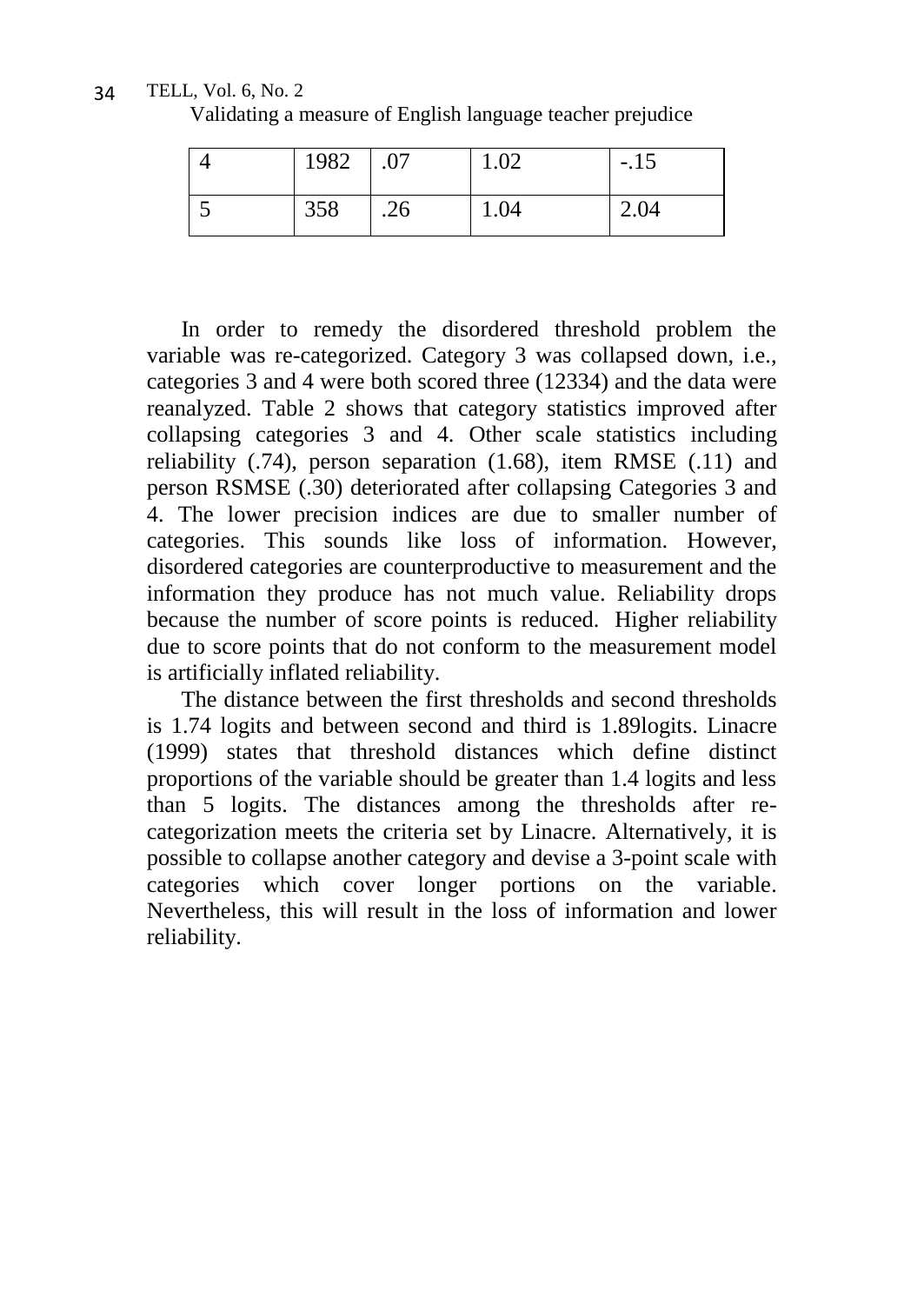Pishghadam, Baghaei, Bazri, and Ghaviandam





Re-categorization of the variable with three response categories was also examined. Configurations of '33221' and'32221' were examined. Although the distances among the thresholds increased, the reliability in '32221' dropped to .60. However, the reliability of '32221' was .73 which is slightly lower than the reliability of the 4 point scale.

Figure 2 shows the category curves for the scale after collapsing Category 4 downward into Category 3. The curves show that each category represents a unique section of the measured construct, i.e., each category is most probable for respondents falling on certain sections of the trait continuum. Moreover, none of the infit mean square indices was greater than 2 (Linacre, 1999) indicating that no noise crept into the measurement process.

#### **5.2 Item Statistics**

Item estimates and their fit values after collapsing categories are shown in Table 3. The table shows that Item 7 still misfits with an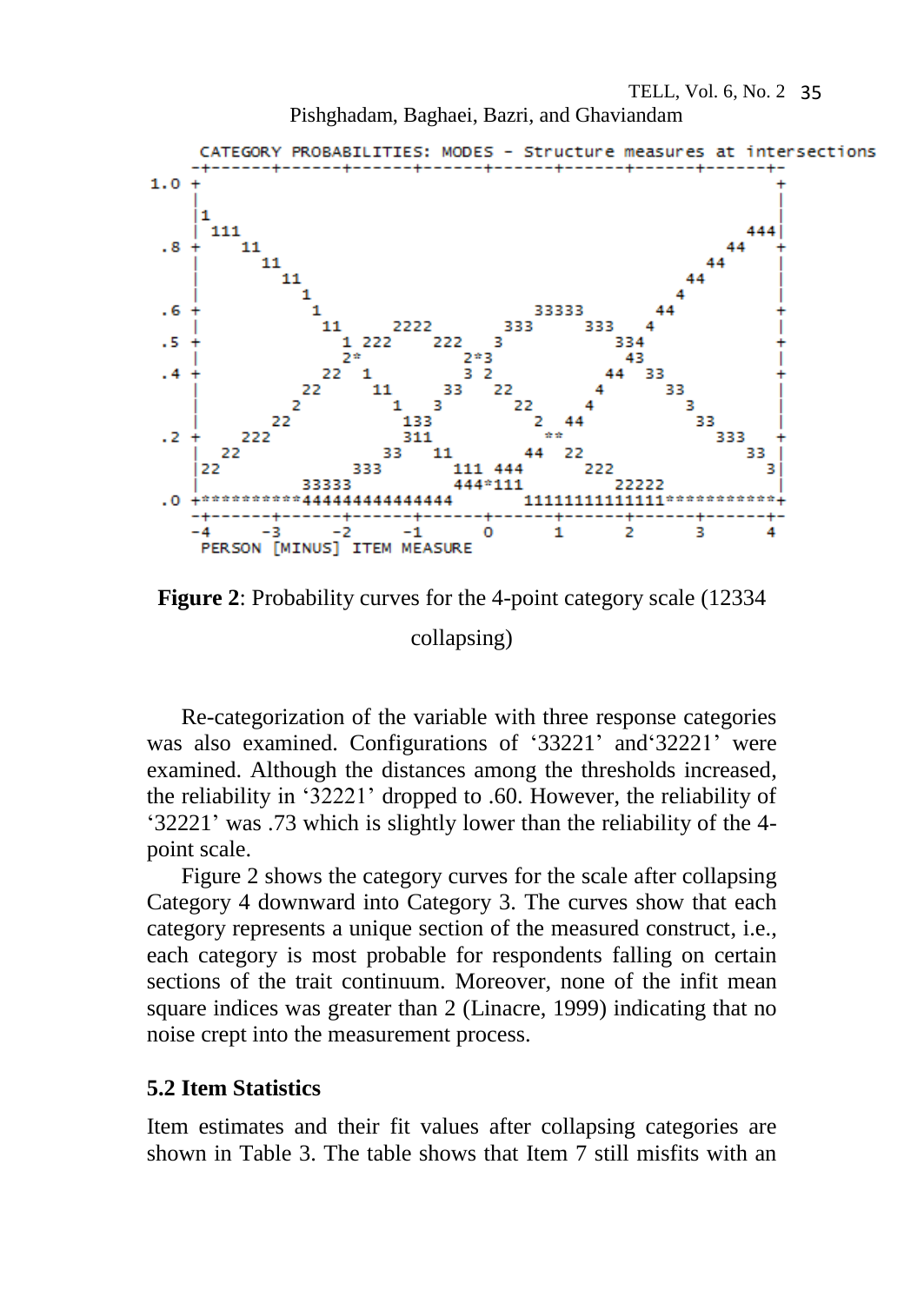Validating a measure of English language teacher prejudice

infit mean square value of 1.36. This item should be removed from the scale. Other items have acceptable mean square infit values (.70-1.30) (Bond & Fox, 2007).

| Item             | Estimate | Error | Infit MNSQ |
|------------------|----------|-------|------------|
| $\mathbf{1}$     | $-.59$   | .07   | .99        |
| $\overline{c}$   | $-.52$   | .07   | 1.14       |
| 3                | 1.14     | .10   | 1.13       |
| $\overline{4}$   | $-.31$   | .07   | .91        |
| $\mathfrak s$    | .28      | .07   | 1.04       |
| 6                | $-.05$   | .07   | .75        |
| $\boldsymbol{7}$ | .00      | .07   | 1.36       |
| $\,8$            | .40      | .07   | 1.26       |
| 9                | .12      | .07   | .98        |
| 10               | .58      | .08   | .99        |
| 11               | .02      | .07   | 1.04       |
| 12               | .16      | .07   | .95        |
| 13               | .43      | .07   | 1.07       |
| 14               | $-.31$   | .07   | 1.05       |
| 15               | .60      | .08   | 1.12       |
| 16               | $-.83$   | .08   | 1.28       |
| 17               | 1.00     | .09   | 1.13       |
| 18               | .05      | .07   | .94        |
| 19               | $-.03$   | .07   | .99        |

**Table 3:** Item estimates and fit statistics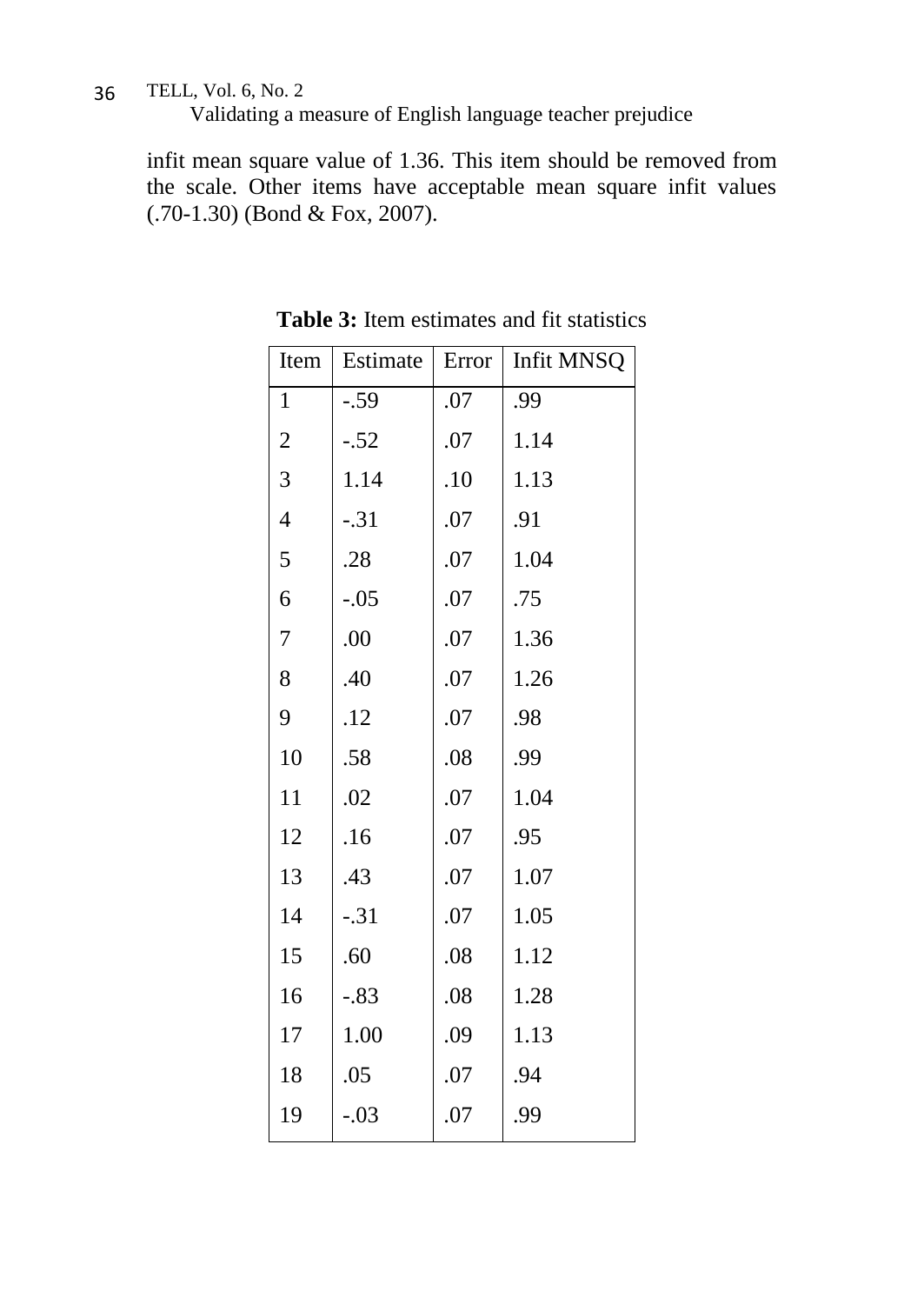| 20 | $-.07$ | .07 | 1.03 |
|----|--------|-----|------|
| 21 | $-17$  | .07 | .95  |
| 22 | $-.45$ | .07 | 1.14 |
| 23 | $-13$  | .07 | .80  |
| 24 | $-.15$ | .07 | 1.03 |
| 25 | .28    | .07 | .86  |
| 26 | $-73$  | .08 | .84  |
| 27 | $-.15$ | .07 | .87  |
| 28 | $-.36$ | .07 | 1.01 |
| 29 | .25    | .07 | .95  |

Pishghadam, Baghaei, Bazri, and Ghaviandam

Figure 3 is a Wright map of the item and person distributions on the logit scale. The map shows that the instrument is well targeted, with the item calibrations spanning much the same range as the person measures. The map shows that the item locations, on the right, cover a difficulty span of 1.97 logits (-.83 to 1.14); the person measures, on the left, cover a trait span of 2.81 logits (-1.83 to .98). The test is composed of Likert-type items which have a threshold span of 3.51 logits (-1.62 to 1.89). This indicates that the operational range of the items is much wider than what the map shows.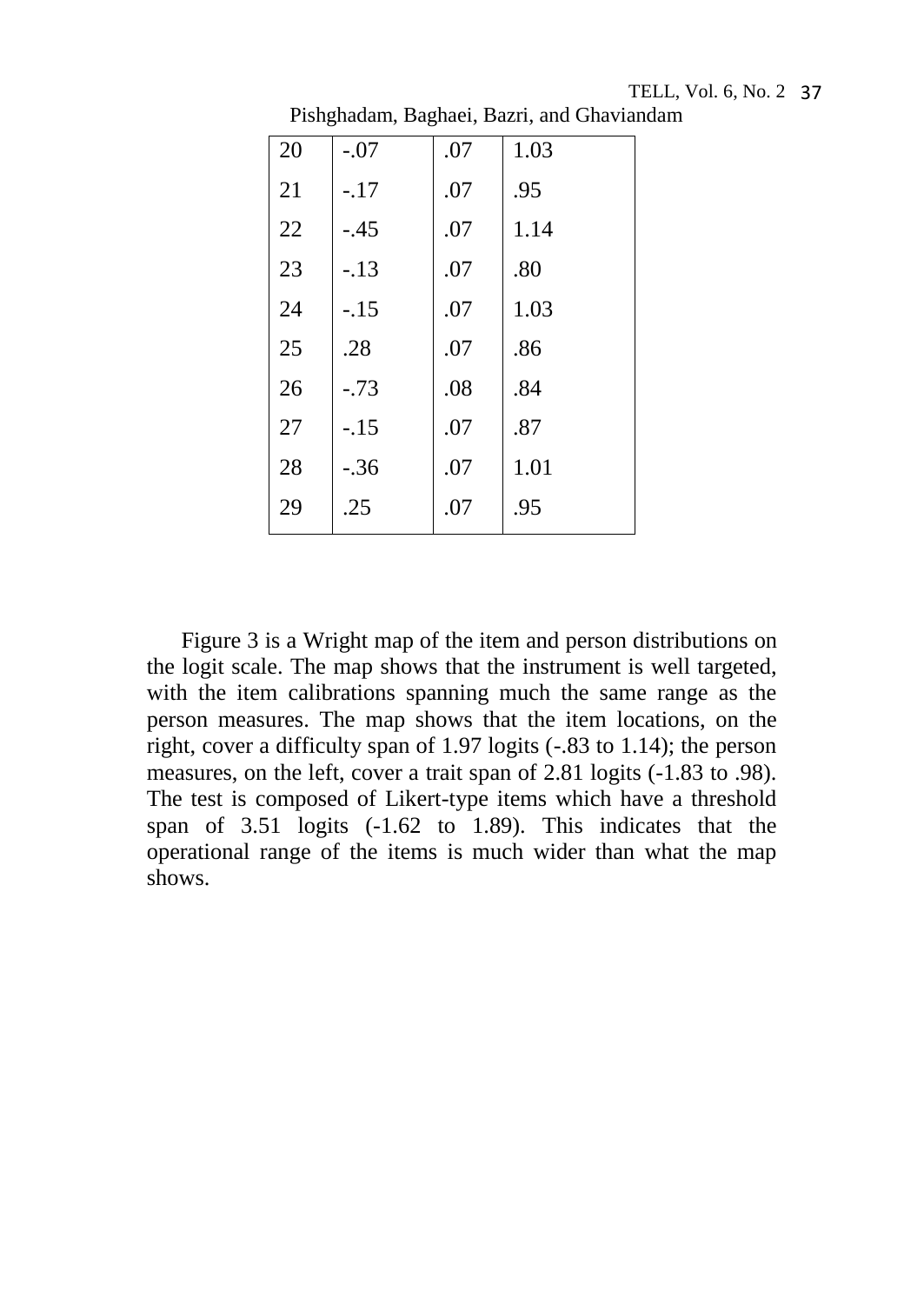Validating a measure of English language teacher prejudice



**Figure 3:** Map of trait distributions and item parameter estimates

Figure 4 shows category thresholds for the items in the instrument. The items are ordered vertically in descending order of difficulty on the right. The horizontal lines on the bottom and top indicate the Rasch logit scale. The numbers in the rectangle show the location of each threshold indicated by its corresponding category score. The first category has no threshold, so there are no 1's in the rectangle. Category 3 was combined with category 4, so there are no 3's either. The location of threshold categories for each item can be read off from the logit scales on the top and bottom of the box.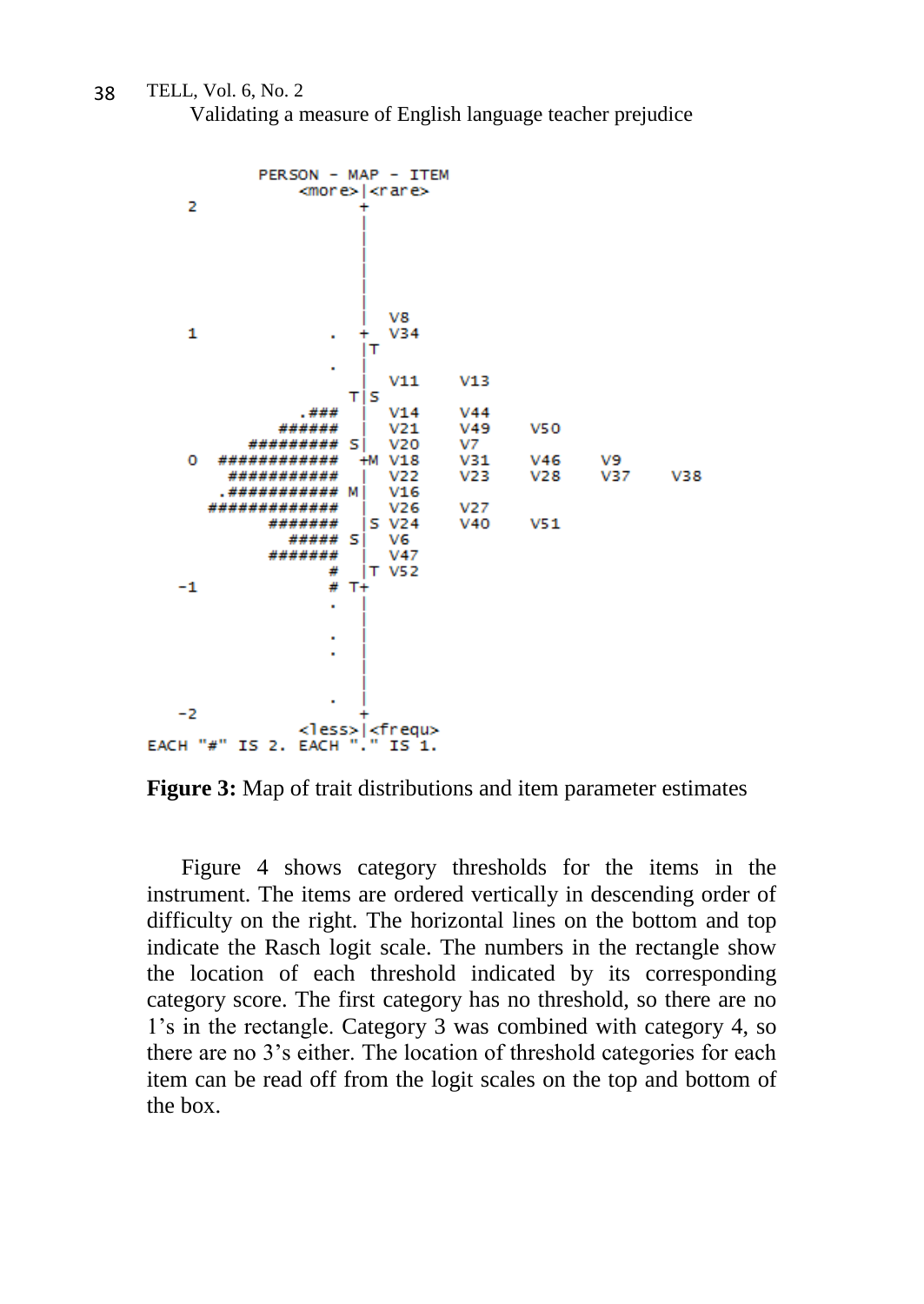

Pishghadam, Baghaei, Bazri, and Ghaviandam

**Figure 4:** Map of category thresholds

Unlike partial credit model (PCM) (Masters, 1982) where a set of thresholds is estimated for every single item, in rating scale model (RSM) one set of thresholds is estimated for all the items in the instrument. In RSM the distances among the points on the scale are assumed to be equal across all the items. That is why one set of thresholds suffices for all the items, although the distances within the items can vary. PCM is less restrictive, i.e., the distances among the points on the scale need not to be equal, neither across nor within the items. That is, every item is a unique scale and has a different set of threshold estimates (Baghaei, 2010).

Although in RSM there is only one set of thresholds shared among all the items it is possible to have unique thresholds for each item relative to item difficulty. The item threshold estimates under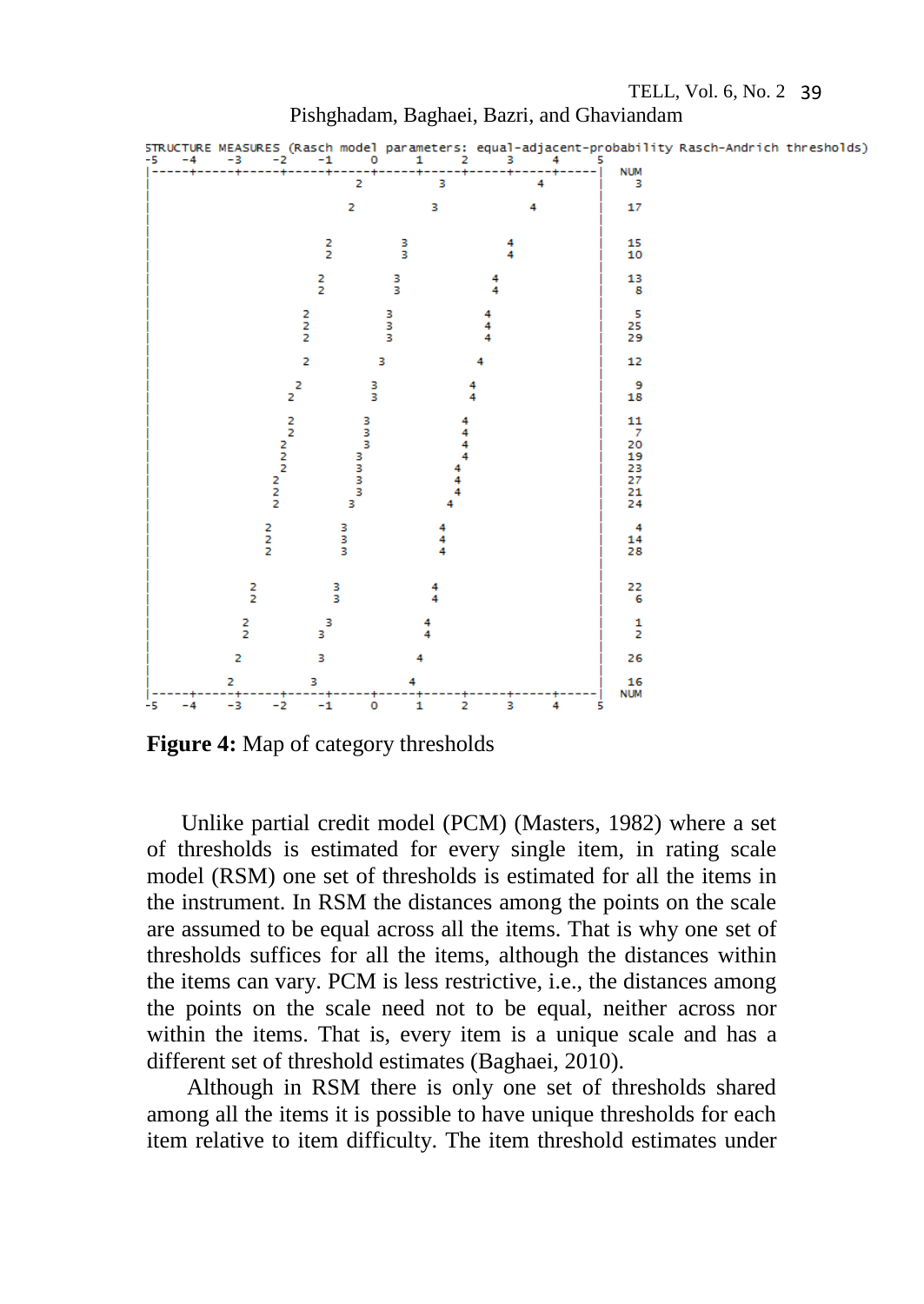Validating a measure of English language teacher prejudice

RSM are computed by adding the estimated thresholds to the item parameters. If there are three estimated RSM thresholds indicated by  $\tau_1$ ,  $\tau_2$ , and  $\tau_3$ the thresholds for Item *i* with difficulty  $\delta_i$  will be  $\delta_i + \tau_1$ ,  $\delta_i + \tau_2$ , and  $\delta_i + \tau_3$ , respectively.

As Figure 4 shows category 2 of Item 16, which is the easiest item, defines the lowest threshold in the instrument. Category 4 of Item 3, which is the hardest item, defines the highest threshold in the instrument. Other item thresholds fall in between. The map shows that item categories define an operational range wider than the overall item estimates shown in Figure 1. The lowest threshold is -3.11logits (Item 16) and the highest is 3.64logits (Item 3).

## **6. Discussion**

As already mentioned, the major aim of this study was to design and validate a scale on English language teacher prejudices. Based on the literature on teacher prejudice, a questionnaire with 29 items was constructed and Rasch model was utilized to analyze the data.

Rasch model analyses showed that only one item misfitted and therefore should be removed from the questionnaire. Rating scale category statistics indicated that the thresholds for Categories 3 and 4 were disordered. After collapsing up these two categories the thresholds were ordered. This finding further corroborates the previous research that the middle category of "No Idea", "Undecided", "Neutral" in rating scales leads to category malfunctioning and should be avoided in rating scale construction (Garland, 1991; Nunnally, 1967).

Figure 3 showed that item locations, on the right, cover a difficulty span of 1.97 logits (-.83 to 1.14); persons, on the left, cover a trait span of 2.81 logits (-1.83 to .98). The spread of the trait estimates is .84 logits wider than the spread of item locations. But considering that the scale is composed of Likert-type items which have a wide threshold span indicates that the operational range of the items is much wider than what Figure 3 shows. Figure 4, map of thresholds, showed that item categories define a wide range of more than 5 logits which cover a broad span of trait estimate.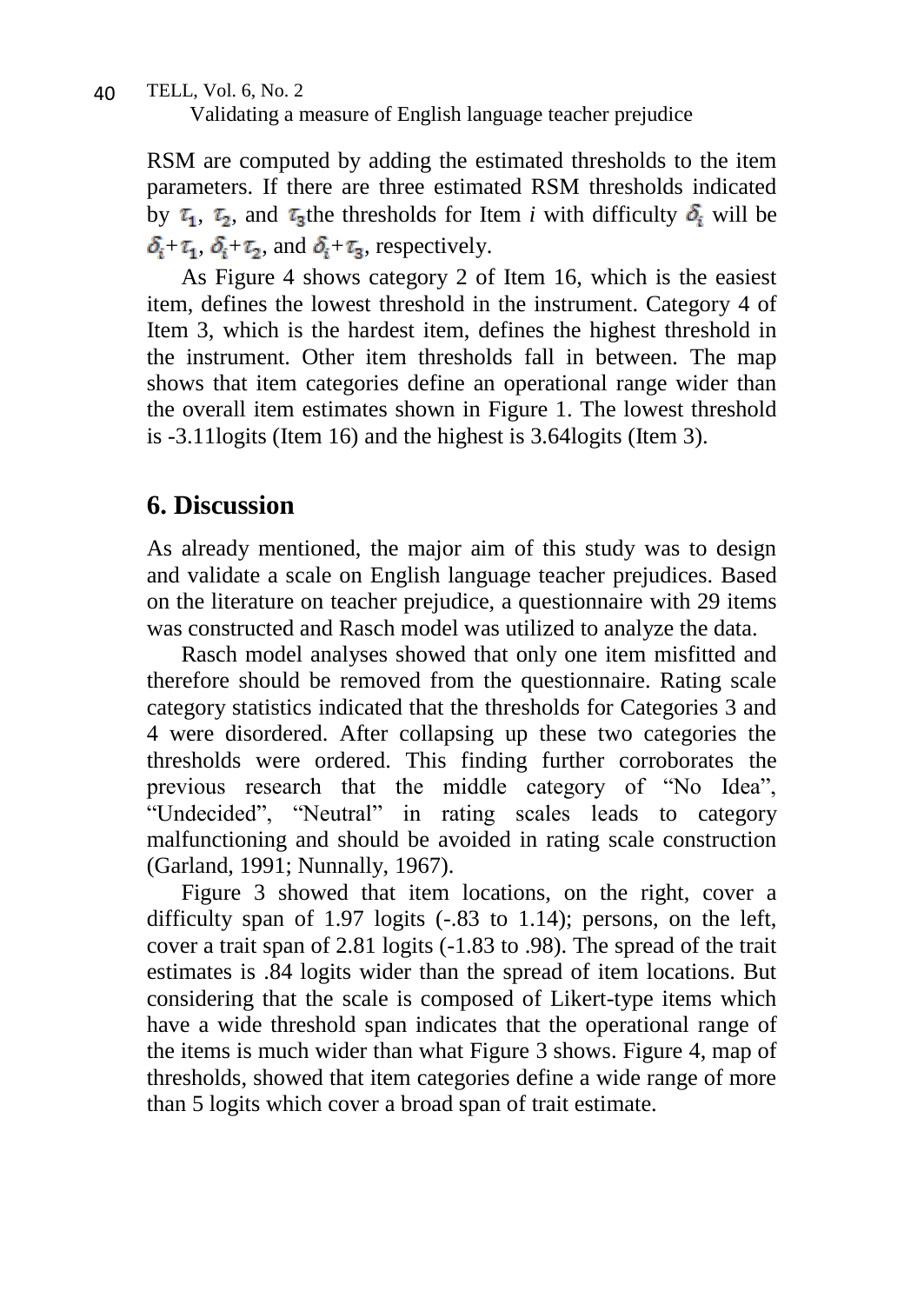The overall analysis of the results demonstrated that the questionnaire is uni-dimensional and valid for measuring English language teacher prejudice. As already indicted, the new version of the questionnaire should be used without Item 7 and with a 4-point Likert scale, i.e., without the middle category of 'No Idea'. Seemingly, this category adds nothing to the required information, which makes it a redundant category.

As already stated, this newly-designed instrument measures English language teacher prejudice against western culture, accent, fluency, mistakes, and so on. These biases can hinder the process of learning, having a detrimental effect on the minds of the learners. For instance, one of the language teachers' prejudices is their biases in favor of the western culture (Pishghadam & Sadeghi, 2011). Teachers with biases against their home culture try to behave as native speakers, devaluing their own culture. This may affect identity formation and cultural attachment of their students and ruin the potentials of English language class to "be the sites for developing the cultural and national identity of the learners" (Pishghadam, 2011, p. 14). As an example, Item 6 measures teachers' inclination to talk more about western culture rather than their own culture.

Another important aspect of teachers' prejudice is their biases towards learners' accent. Some English language teachers push learners to achieve a native-like accent (Pishghadam & Saboori, 2011). In the era of World Englishes in which notions such as "the death of native speaker" (Widdowson, 2003) is well accepted, all efforts for having a native-like accent is in vain. If teachers show positive tendency towards putting on American or British accent, this may create misleading conceptions in learners about the learning of English language. Moreover, teachers' biased ideas about fluent and non-fluent learners may have consequences for learners. Teachers may tend to give more opportunity to fluent learners for participation and in this way exclude non-fluent learners indirectly. Another factor which is important in defining teachers' prejudice is their biases towards learners' mistakes. Showing an inappropriate reaction to learners' mistakes can demotivate them or spoil their risk-taking behaviors.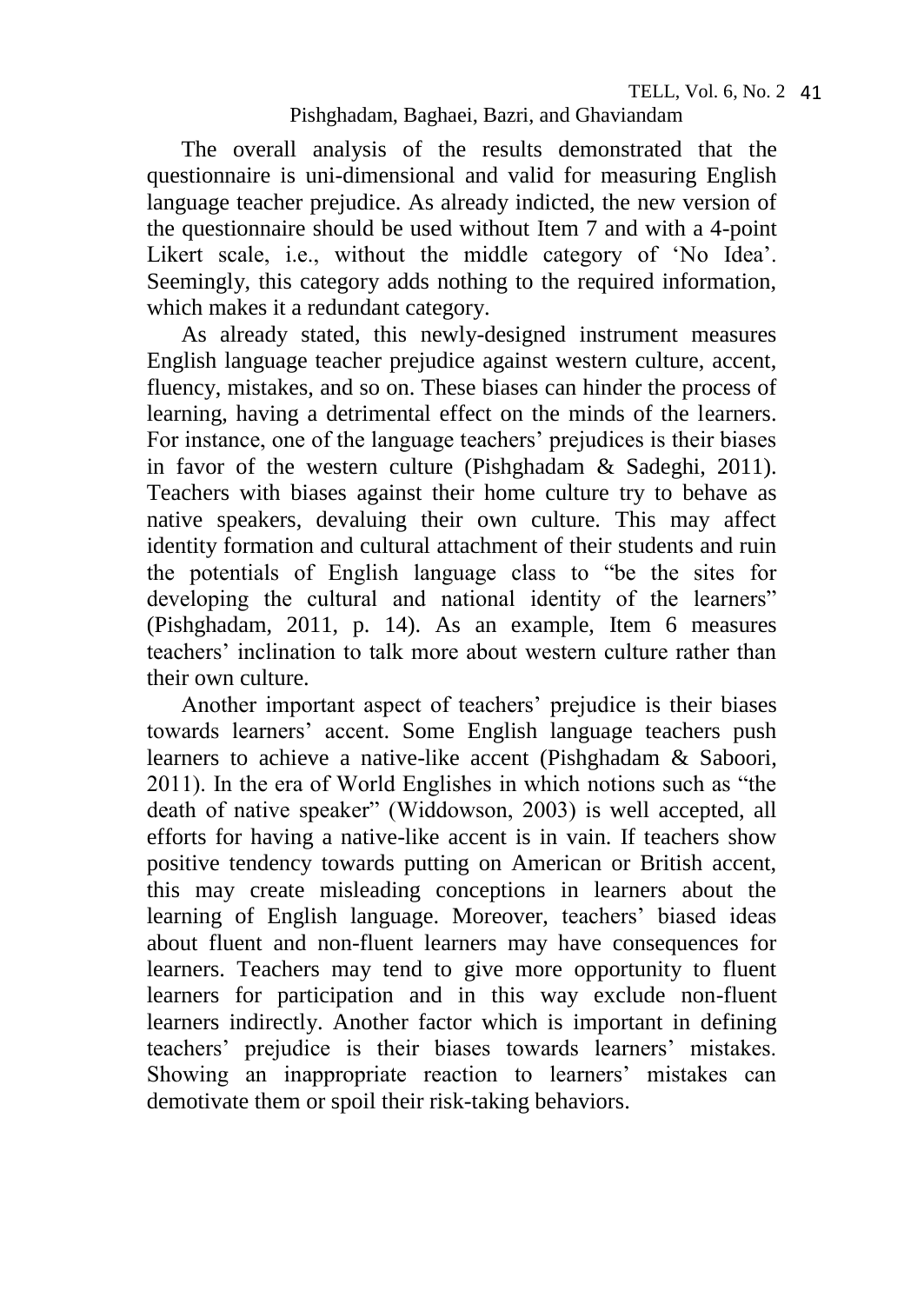Validating a measure of English language teacher prejudice

## **7. Conclusion and Implications**

The outcomes of this study demonstrated that the scale is unidimensional and valid for measuring teacher prejudice in the realm of English education in Iran. This instrument measures the potential biases English language teachers may display in language learning classes. Detecting diverse types of biases helps English language teachers get conscious of their own biases, trying to modify or remove them. Moreover, teacher educators are expected to be more familiar with these biases, sensitizing prospective teachers with the wrong beliefs which might hinder the learning process. All in all, digging and delving into the minds of teachers can illuminate the beliefs and values, which are hidden and unrevealed to teachers themselves. These beliefs and values act as a map for teaching, and of course if it is drawn wrongly, it may lead to mis-teaching and misguiding.

In the end, to more substantiate the validity of the scale, it is also recommended that the association of this newly-made questionnaire with belief scales be measured. Moreover, determining the underlying factors of the scale is of high importance. Exploratory and confirmatory factor analyses can be used to unravel the underlying sub-constructs of the instrument. Corroborating the association of the scale with teacher success can also be a fruitful endeavor. Finally, it is our hope that this instrument can shed more light on the construct of teacher prejudice and that can be widely employed in English language teaching settings to make teachers conscious of their biases, trying to remove them.

# **References**

- Adler, S., M. (2011). Teacher epistemology and collective narratives: Interrogating teaching and diversity. *Teaching and Teacher Education, 27*, 609-618*.*
- Andrich, D. (1978). A rating formulation for ordered response categories. *Psychometrika, 43*(4), 561-573.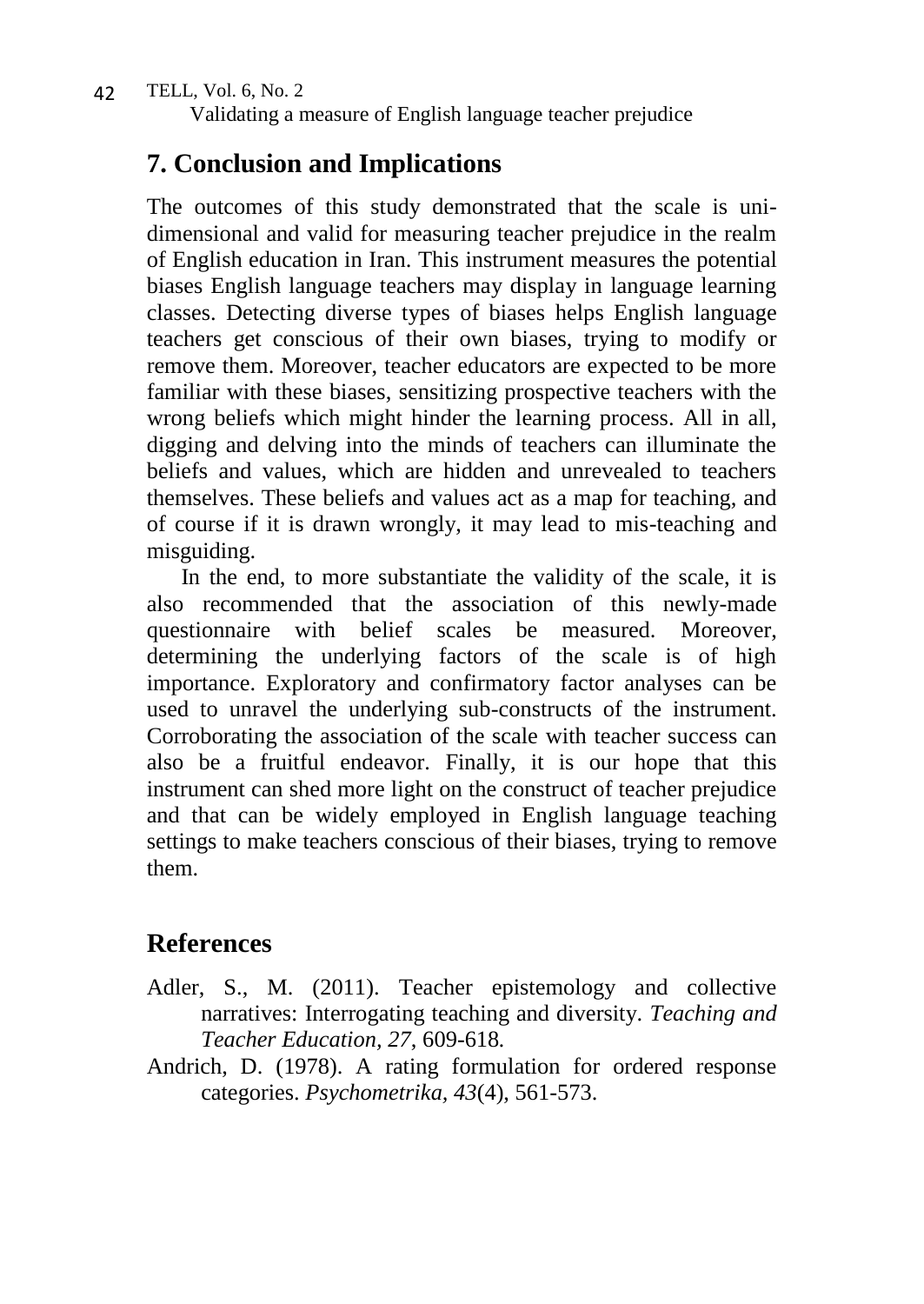- Baghaei, P. (2010). A comparison of thee polychotomous Rasch models for super-item analysis. *Psychological Test and Assessment Modeling, 52*(3), 313-322.
- Bond, T. G., & Fox, C. M. (2007). *Applying the Rasch model: Fundamental measurement in the human sciences* (2nd ed.). Mahwah, NJ: Lawrence Erlbaum.
- Borg, M. (2001). Teachers' beliefs. *ELT Journal, 55*(2)*,* 186-188.
- Borg, S. (2006). *Teacher cognition and language education: Research and practice*. London: Continuum.
- Cooper, C. W. (2003). The detrimental impact of teacher bias: Lessons learned from the standpoint of African American mothers. *Teacher Education Quarterly, 13*, 101-116.
- Evrim, E., Gökçe, K., & Enisa, M. (2009). Exploring the relationship between teacher beliefs and styles on classroom management in relation to actual teaching practices: A case study. *Procedia Social and Behavioral Sciences, 1*, 612–617.
- Fang, Z. (1996). A review of research on teacher beliefs and practices. *Educational Research*, *38*, 47-65.
- [Flores,](http://www.tandfonline.com/action/doSearch?action=runSearch&type=advanced&result=true&prevSearch=%2Bauthorsfield%3A(Flores%2C+Belinda+Bustos)) B. B. (2001). Bilingual education teachers' beliefs and their relation to self-reported practices. *Bilingual Research Journal*, *25*(3), 275-299.
- Garland, R. (1991). The mid-point on a rating scale: Is it desirable? *Marketing Bulletin, 2*, 66-70. Available: http://marketingbulletin.massey.ac.nz
- Hall, L. (2005). Teachers and content area reading: Attitudes, beliefs and change. *Teaching & Teacher Education*, *21*(4), 403-414.
- Johnson, K. E. (1992). Learning to teach: Instructional actions and decisions of pre-service ESL teachers. *TESOL Quarterly, 26*(3), 507-535.
- Kagan, D. M. (1992). Implication of research on teacher belief. *Educational Psychologist*, *[27](http://www.tandfonline.com/loi/hedp20?open=27#vol_27)*(1), 65-90.
- Kreidler, W. J. (1997). *Conflict resolution in the middle school*. Cambridge: Educators for Social Responsibility.
- Liao, P. (2007). Teachers' beliefs about teaching English to elementary school children. *English Teaching & Learning, 31*(1), 43-76.
- Linacre, J. M. (1999). Investigating rating scale category utility. *Journal of Outcome Measurement, 3*(2), 103-122.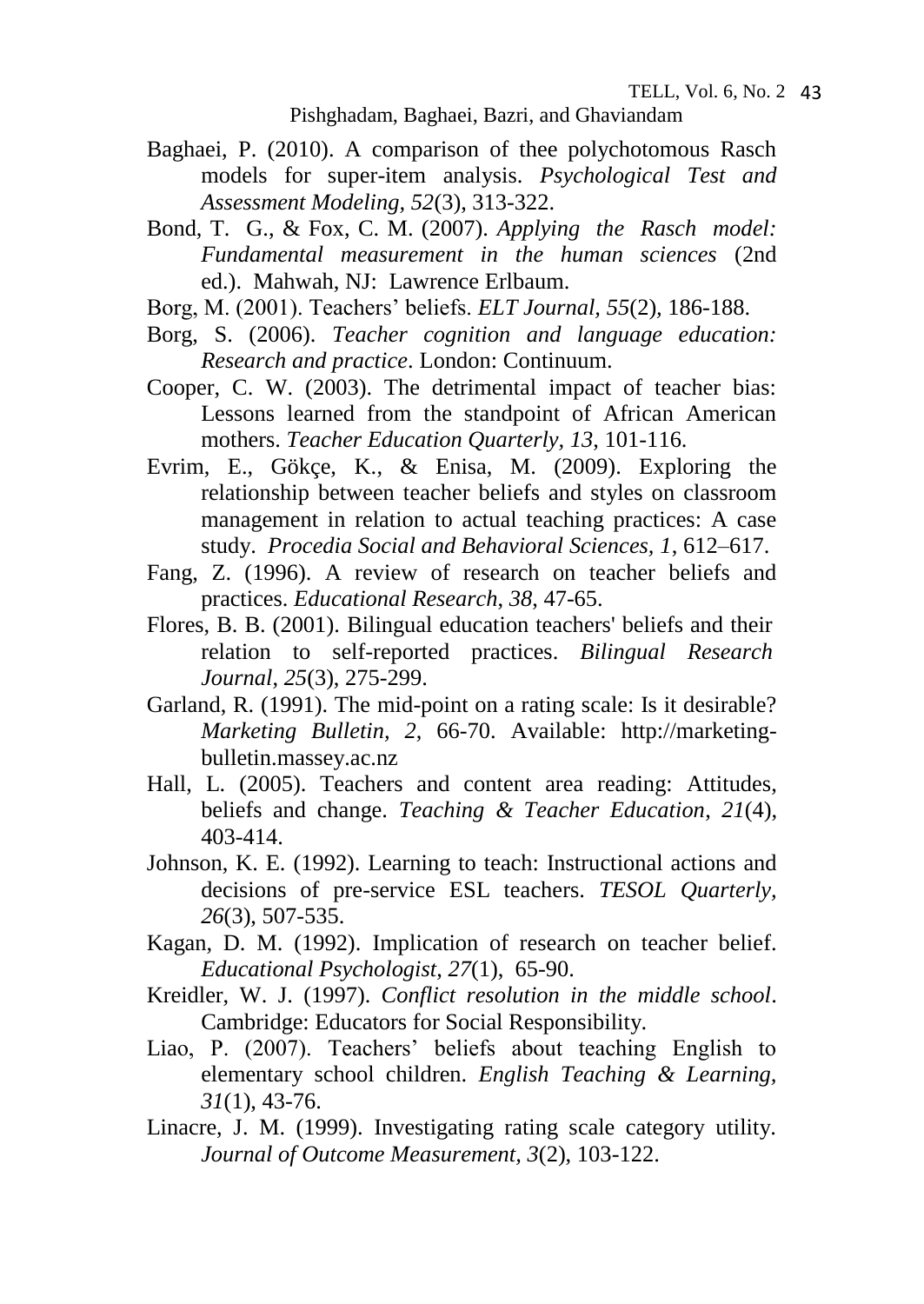- TELL, Vol. 6, No. 2 Validating a measure of English language teacher prejudice 44
	- Linacre, J. M. (2009). WINSTEPS [Computer Software]. Version 3.72.3, Chicago, IL: winsteps.com.
	- Masters, G. N. (1982). A Rasch model for partial credit scoring. *Psychometrika, 47*(2), 149-174.
	- Moini, M. R., (2009). The impact of EFL teachers' cognition on teaching foreign language grammar. *Pazhuhesh-e Zabanha-ye Khareji, 49*, 141-164.
	- Nunnally, J. C. (1967). *Psychometric theory*. New York: McGraw-Hill.
	- Obidah, J. E., & Teel, K. M. (2001). *Because of the kids: Facing racial and cultural differences in schools.* New York: Teachers College Press.
	- Pang, V. O. (2002). The courage to change: Teacher prejudice [Review of the book *because of the kids: Facing racial and cultural differences in schools*]. *Journal of Teacher Education, 53*(5), 444-446.
	- Pishghadam, R. (2011). Introducing applied ELT as a new approach in second/foreign language studies. *Iranian EFL Journal*, *7*(2), 9-20.
	- Pishghadam, R., Askarzadeh Torghabeh, R., & Navari, S. (2009). Metaphor analysis of teachers' beliefs and conceptions of language teaching and learning in Iranian high schools and language institutes: A qualitative study. *Iranian EFL Journal*, *4*, 6-40.
	- Pishghadam, R., & Saboori, F. (2011). A Qualitative analysis of ELT in the language institutes of Iran in the light of the theory of world Englishes*. Journal of Language Teaching and Research, 2*, 569-579.
	- Pishghadam, R., & Sadeghi, M. (2011). Home culture attachment and access to social/cultural capital: A case of Iranian English foreign language teachers. *African Journal of Social Sciences, 1*(3), 56-65.
	- Richards, J. C., & Lockhart, C. (1996). *Reflective teaching in second language classrooms*. Cambridge: Cambridge University Press.
	- Smith, D. B. (1996). Teacher decision making in the adult ESL classroom. In D. Freeman & J. C. Richards (Eds.), *Teacher*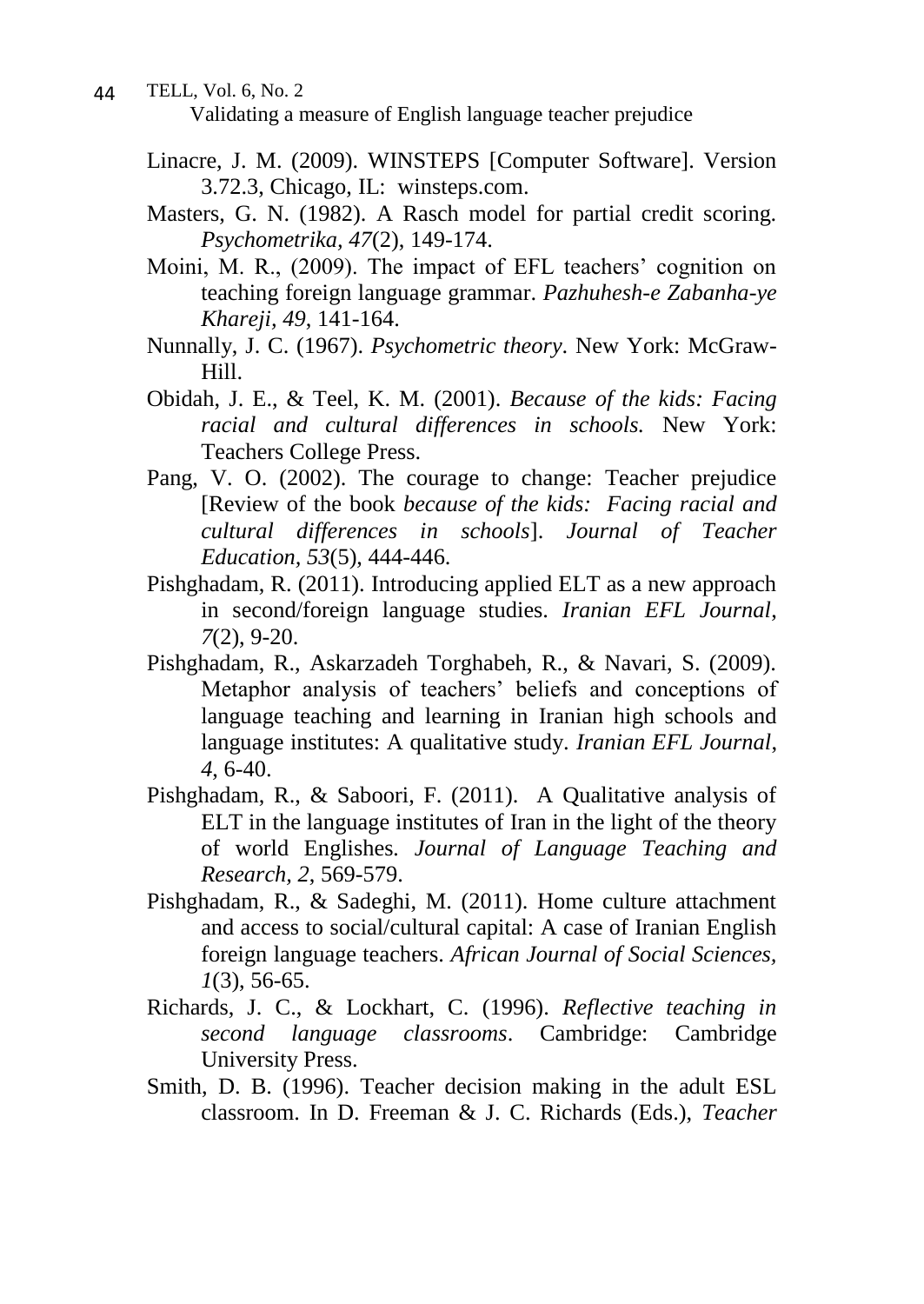*learning in language teaching* (pp. 197-216). Cambridge: Cambridge University Press.

- Solorzano, D. (1997). Images and words that wound: Critical race theory, racial stereotyping, and teacher education. *Teacher Education Quarterly, 24*(3), 5-19.
- Stipek, D. J., Givvin, K. B., Salmon, J. M., & MacGyvers, V. L. (2001). Teachers' beliefs and practices related to mathematics Instruction. *Teaching and Teacher Education, 17*, 213-226.
- Thijs, J., Westhof, S., & Koomen, H. (in press). Ethnic incongruence and the student-teacher relationship: The perspective of ethnic majority teachers. *Journal of School Psychology*.
- Valencia, R. (1997). Conceptualizing the notion of deficit thinking. In R. Valencia (Ed.), *The evolution of deficit thinking*. London: Falmer Press.
- van den Bergh, L., Denessen, E., Hornstra, L., Voeten, M., & Holland, R. W. (2010). The implicit prejudiced attitudes of teachers: Relations to teacher expectations and the ethnic achievement gap. *American Educational Research Journal*, *47*(2), 497-527.
- Widdowson, H. G. (2003). *Defining issues in English language teaching.* Oxford: Oxford University Press.
- Woolfolk, A. E., Winne, P. H., & Perry, N. A. (2003). *Educational*   $p$ *sychology* ( $2<sup>nd</sup>$  ed.). Boston: Allyn & Bacon, Inc.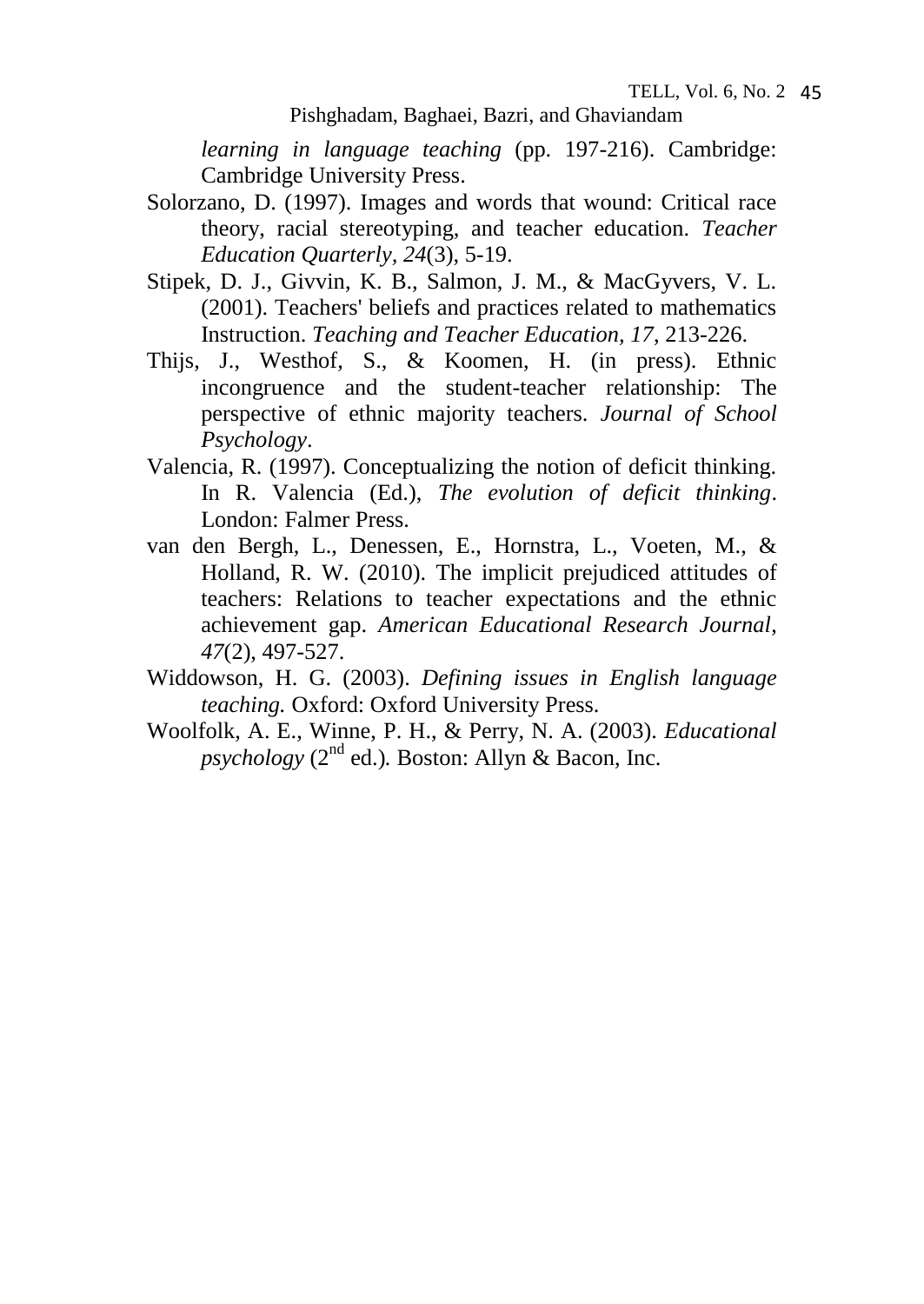Validating a measure of English language teacher prejudice

# **Appendix**

English Language Teacher Prejudice Scale (ELTPS)

| No.            | <b>Statement</b>                                                                                  | <b>SD</b>      | D                        | $\mathbf{U}$ | $\mathbf{A}$   | <b>SA</b>    |
|----------------|---------------------------------------------------------------------------------------------------|----------------|--------------------------|--------------|----------------|--------------|
| $\mathbf{1}$   | My students should achieve excellence in<br>everything I teach them.                              | $\mathbf{1}$   | 2                        | 3            | 4              | 5            |
| $\overline{2}$ | I think English teachers and students must<br>always speak English in class.                      | $\mathbf{1}$   | $\overline{2}$           | 3            | 4              | 5            |
| 3              | I prefer both fluent and non-fluent students<br>to take part in class discussions equally.        | 5              | $\overline{\mathcal{A}}$ | 3            | $\overline{2}$ | $\mathbf{1}$ |
| $\overline{4}$ | I do not pay attention to their grammar if<br>students speak comprehensibly.                      | 5              | $\overline{4}$           | 3            | $\overline{2}$ | $\mathbf{1}$ |
| 5              | I am intolerant of what non-fluent students<br>talk about if they take too much time<br>speaking. | $\mathbf{1}$   | $\overline{2}$           | 3            | 4              | 5            |
| 6              | I prefer to give more examples from<br>western cultures while teaching English.                   | $\mathbf{1}$   | $\overline{2}$           | 3            | 4              | 5            |
| $7**$          | I ignore students who speak Persian in<br>class discussions.                                      | $\mathbf{1}$   | $\overline{2}$           | 3            | 4              | 5            |
| 8              | I do not like to waste too much time on<br>silent (weak) students.                                | $\mathbf{1}$   | $\overline{2}$           | 3            | 4              | 5            |
| 9              | If students speak comprehensibly, I ignore<br>their mistakes.                                     | 5              | $\overline{4}$           | 3            | $\overline{2}$ | $\mathbf{1}$ |
| 10             | I will be disappointed if my students make<br>mistakes.                                           | $\mathbf{1}$   | $\overline{2}$           | 3            | 4              | 5            |
| 11             | I prefer to explain some difficult points in<br>Persian.                                          | $\overline{5}$ | $\overline{\mathcal{L}}$ | 3            | $\overline{2}$ | $\mathbf{1}$ |
| 12             | I prefer students with native-like accent<br>participate more in discussions.                     | $\overline{1}$ | $\overline{2}$           | 3            | 4              | 5            |
| 13             | I think that young students have lower<br>language proficiency.                                   | $\mathbf{1}$   | $\overline{2}$           | 3            | 4              | 5            |
| 14             | I am not very patient with students'<br>excuses for poor work.                                    | $\mathbf{1}$   | $\overline{2}$           | 3            | 4              | 5            |
| 15             | I like my students to understand the<br>differences between Iranian and western<br>cultures.      | 5              | 4                        | 3            | $\overline{2}$ | $\mathbf{1}$ |